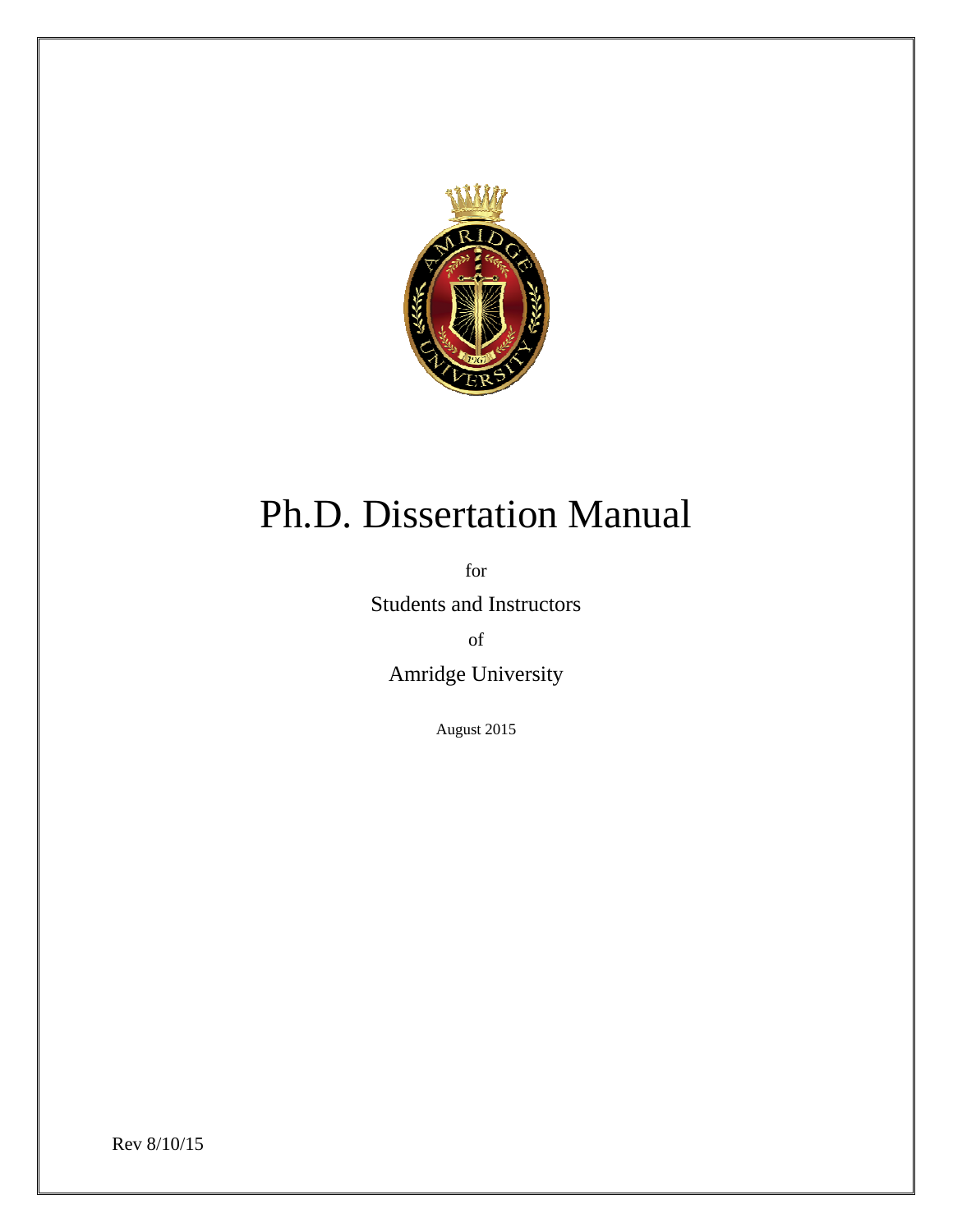### **CONTENTS**

 **Page** 

| <b>Purpose of the Manual</b>                                     |               |
|------------------------------------------------------------------|---------------|
| <b>The Dissertation</b>                                          | 3             |
| <b>Before Beginning the Dissertation</b>                         | 4             |
| <b>General Procedures for the Dissertation Process</b>           | 4             |
| <b>Dissertation Process</b>                                      | 4             |
| <b>Eligibility to Begin Dissertation</b>                         | 5             |
| <b>Dissertation Committee Appointment</b>                        | $\frac{5}{5}$ |
| <b>Dissertation Modules</b>                                      |               |
| <b>Required Institutional Review Board (IRB) Approval</b>        | 5             |
| <b>Required Continuous Enrollment</b>                            | 6             |
| <b>Dissertation Committee Member Responsibilities</b>            | 6             |
| <b>Student</b>                                                   | 6             |
| <b>Dissertation Chairperson</b>                                  | 6             |
| <b>Dissertation Reader</b>                                       | 6             |
| <b>Dissertation Secretary</b>                                    | 6             |
| <b>Dissertation Committee Module Review and Approval Process</b> | 7             |
| <b>Allowed Grades</b>                                            | 7             |
| <b>Module Grade Requirements</b>                                 | 8             |
| <b>Dissertation Planning</b>                                     | 8             |
| <b>Required Writing Style Manuals</b>                            | $\bf{8}$      |
| Preparing the Dissertation for Submission to the Library         | 9             |
| <b>Defending the Completed Dissertation</b>                      | 9             |
| <b>Submitting the Completed Dissertation to the Library</b>      | 9             |
| <b>LIST OF APPENDICES</b>                                        | 10            |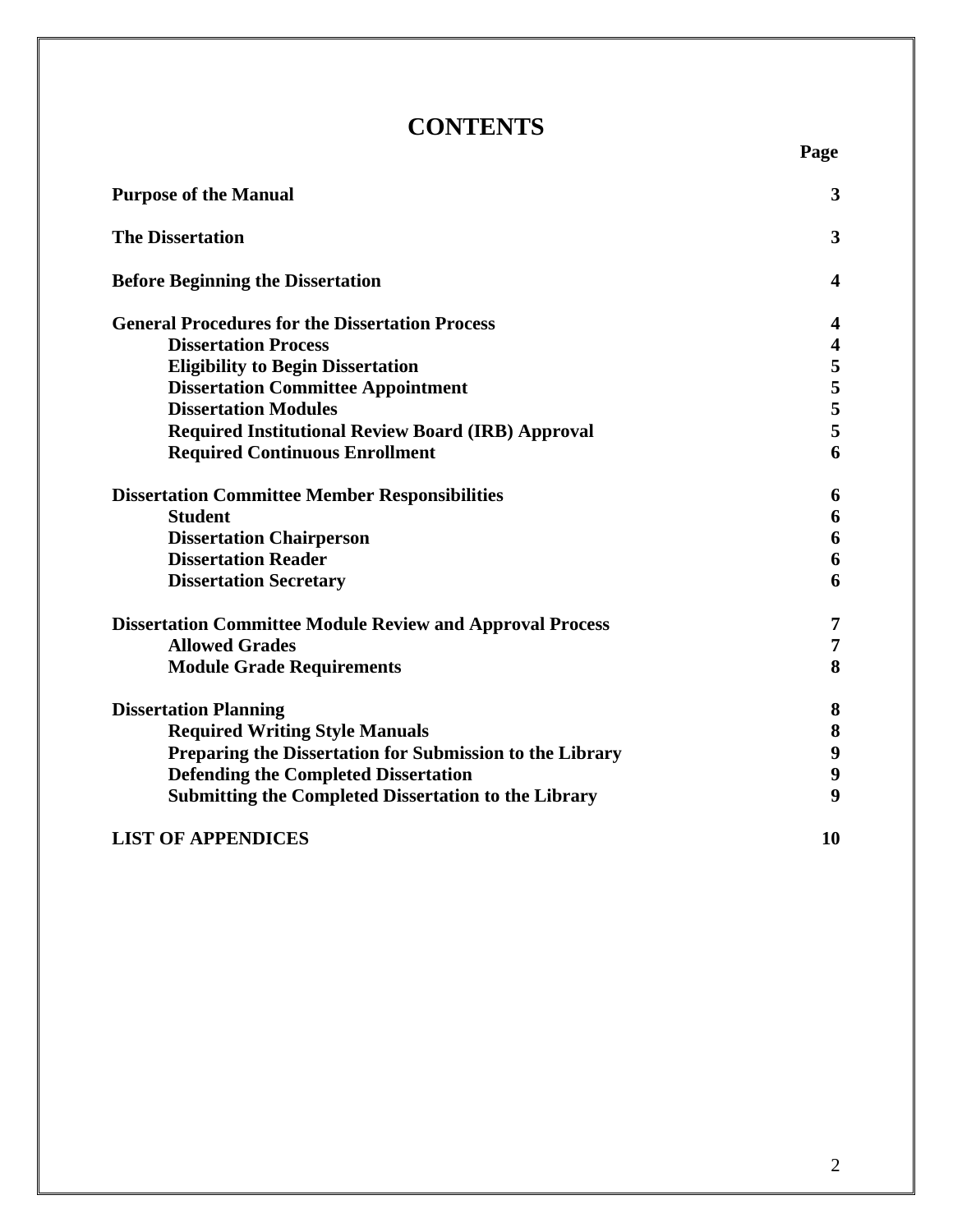#### **PURPOSE OF THE MANUAL**

Published words become a permanent part of the public domain. Long after a student has graduated, his or her written work continues to represent her or his scholarship. Therefore what one writes becomes an original contribution to the literature in one's field of study. A student must not plagiarize or otherwise misuse what others have written. Amridge University puts great value on research and well-written dissertations. Like any other major university, Amridge insists that all written materials emanating from the University follow a uniform style.

This manual provides the researcher and the dissertation committee a common basis from which to proceed in researching and writing the dissertation. One's dissertation should demonstrate his or her knowledge of the field, ability to conduct advanced research, organizational skills, and competence in both oral and written presentation. The dissertation should be used as a tool to ascertain and dispense truth independent of one's desired results.

The contents of this manual are selected primarily from policies and procedures in the academic catalog and other sources. Efforts will be made to keep this manual up-to-date with university policies and requirements. However, the user of this manual should be aware that the current Amridge University Academic Catalog is the most accurate source of university policy and, should policies in the academic catalog differ from this manual, the policies in the catalog will take priority.

In the process of writing a dissertation, the researcher may use many resources such as people with knowledge of the subject and aids such as computer software, but the student ultimately bears the responsibility to defend his or her work and own it as intellectual property. A good dissertation enables the student to obtain a terminal degree -- an accomplishment which relatively few people can claim.

#### **THE DISSERTATION**

The doctoral dissertation at Amridge University is a formal, written document that is accepted for partial fulfillment of a doctoral degree program. The doctoral dissertation presents an original, substantial and scientific investigation of a subject.

The doctoral dissertation demonstrates the student's ability to:

- 1. Analyze and synthesize the pertinent literature on a subject;
- 2. Identify, select and verbalize a researchable hypothesis or intellectual proposition;
- 3. Design and implement a scientific investigation;
- 4. Analyze the results of the investigation and draw supported conclusions;
- 5. Develop a written report of the study that meets standards of the profession and presents original information to professionals in the field.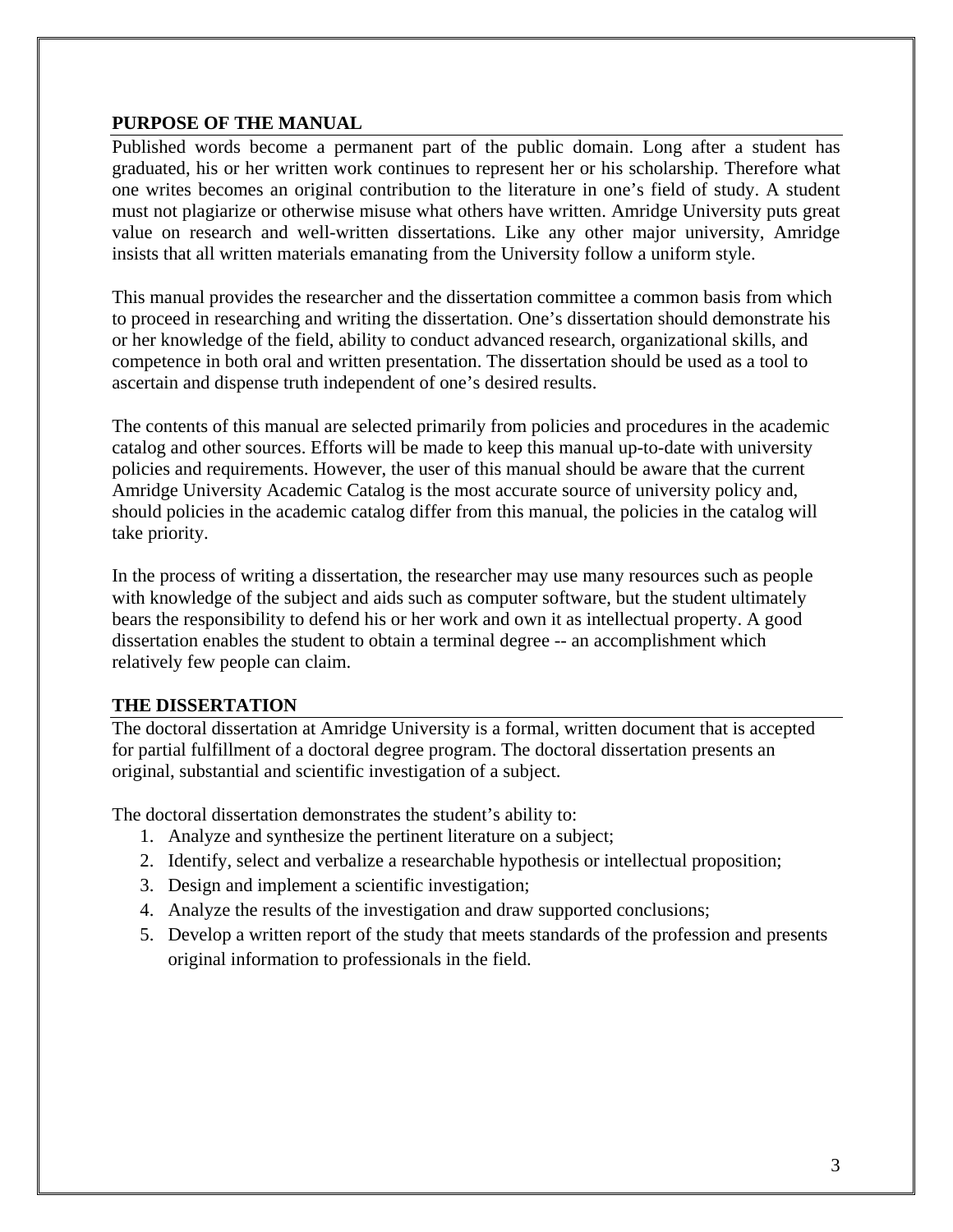### **BEFORE BEGINNING THE DISSERTATION**

Before beginning the dissertation the student should have a general understanding of the dissertation purpose, standards and required procedures. The student must be eligible to begin the dissertation and must have a dissertation committee appointed. The student must develop the dissertation through a series of dissertation module courses and must receive approval from the institution review board prior to beginning data collection.

#### **GENERAL PROCEDURES FOR THE DISSERTATION PROCESS**

The general procedures for the dissertation process are listed here. More detailed information on the various items follows.

- 1. Complete all required courses for the degree program; (See academic catalog for specifics.)
- 2. Pass the qualifying examination for the degree program; (See academic catalog for specifics.)
- 3. Achieve "Candidacy Status"; (See **ELIGIBILITY TO BEGIN DISSERTATION**, page 5.)
- 4. Have a dissertation committee appointed; (See page 5 for specifics.)
- 5. Receive approval from the dissertation committee for the preliminary dissertation research plan;
- 6. Conduct the literature review under the guidance of the dissertation committee;
- 7. Receive approval from the dissertation committee for the dissertation research plan;
- 8. Develop the dissertation following the appropriate writing style manual;
- 9. Receive approval from the Institutional Review Board (see page 5) for the preliminary dissertation research plan. This approval is required to complete dissertation module two**. (**See **APPENDIX I, INSTITUTIONAL REVIEW BOARD (IRB) APPROVAL FORMS,** and consult IRB Manual for specifics**.)**
- 10. Complete the four module levels in sequence following the appropriate writing style manual; (See Appendices III and IV for specific requirements for each dissertation module.) (See **APPENDIX II, ALLOWED GRADES FOR DISSERTATION MODULE COURSES.)**
- 11. Receive approval from the Dissertation Committee for the completed written dissertation. Defend the dissertation orally. **(**See **DEFENDING THE COMPLETED DISSERTATION,** page 9.**)**
- 12. Comply with all requirements for acceptance by the university library. (See **APPENDIX VII, SUBMITTING THE COMPLETED DISSERTATION.**)

#### **DISSERTATION PROCESS**

Dissertations represent the student, the faculty and the University. Dissertations are to meet high standards to be approved. The dissertation approval process involves a series of steps. The following steps are to be observed. These procedures are to be presented to the student within the dissertation course syllabi. The student's dissertation committee is responsible for assessing the subject content, the research design, the research implementation, the research analysis and reporting of the results.

In general, the student submits materials for the dissertation chairperson to review. The dissertation chairperson may react to them and have the student modify them; or the dissertation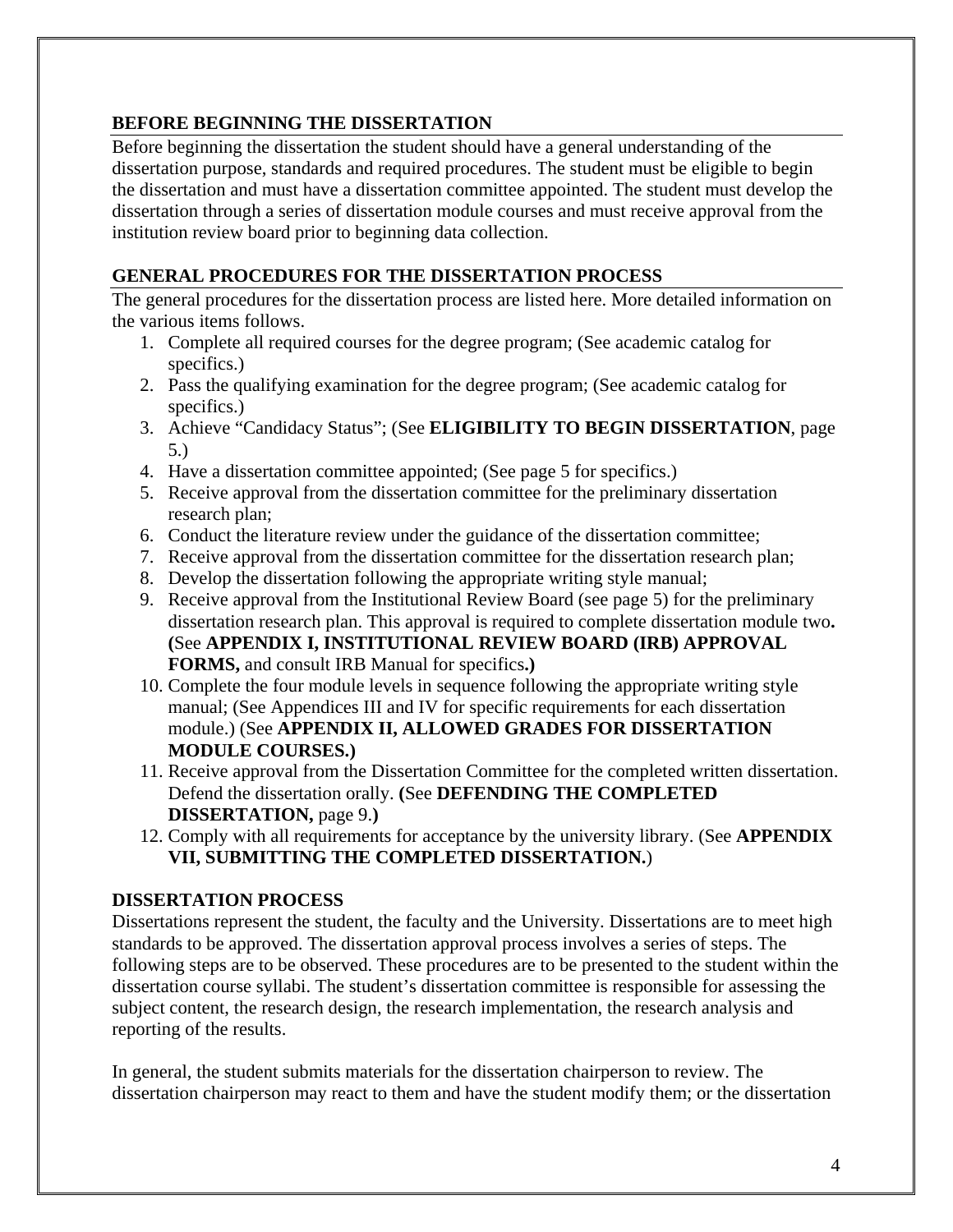chairperson may submit them to the dissertation reader for reactions. In some cases the dissertation chairperson may seek input from the dissertation secretary regarding form, structure or grammar.

#### **ELIGIBILITY TO BEGIN DISSERTATION**

The student must achieve "Candidacy Status" prior to enrolling in a Dissertation Module. The Amridge University Academic Catalog provides the requirements for achieving "Candidacy Status."

#### **DISSERTATION COMMITTEE APPOINTMENT**

The dissertation is developed by the student with the advice, guidance and approval of the dissertation committee. The dissertation committee is composed of the student, a chairperson, one or more readers, and the dissertation secretary. The dissertation committee is appointed by the Dean of the school **and approved by the Vice President of Academic Affairs. The student is responsible for requesting that the dean appoint the dissertation committee.** The student, in consultation with the dean, may request that specific individuals be appointed as chairperson or as dissertation reader.

#### **DISSERTATION MODULES**

The dissertation is to be completed through a sequence of four dissertation module courses. The sequence may also include module continuation courses. A Research Dissertation Module First Continuation course and a Research Dissertation Module Second Continuation course are available for each module course level if the student does not complete all requirements for a given module in one semester.

The student must successfully complete the dissertation modules course levels (I, II, III, and IV) in sequence. The student must receive a grade of P (Pass) for a module course (either the original module course or the first continuation module course or the second continuation module course) to be eligible to enroll in the next level module course in the sequence.

#### **REQUIRED INSTITUTIONAL REVIEW BOARD (IRB) APPROVAL**

The dissertation research plan must be approved by the Amridge University's Institutional Review Board (IRB) prior to initiation. The primary purpose of the IRB is to insure that the use and treatment of human subjects participating in research at this University is ethical and in compliance with established standards.

Although the researcher is ultimately responsible for the ethical treatment of human subjects, it is the policy of Amridge University that all students conducting dissertation or thesis research must present their research plans by completing the necessary forms provided by the IRB and obtain approval from the IRB before commencing their projects or beginning data collection. Students should seek approval through their dissertation or thesis committee chairperson. IRB approval is necessary for the student to receive a passing grade for Dissertation Module II. Forms for requesting IRB approval for dissertation research are presented in **APPENDIX I, INSTITUTIONAL REVIEW BOARD (IRB) APPROVAL FORMS.**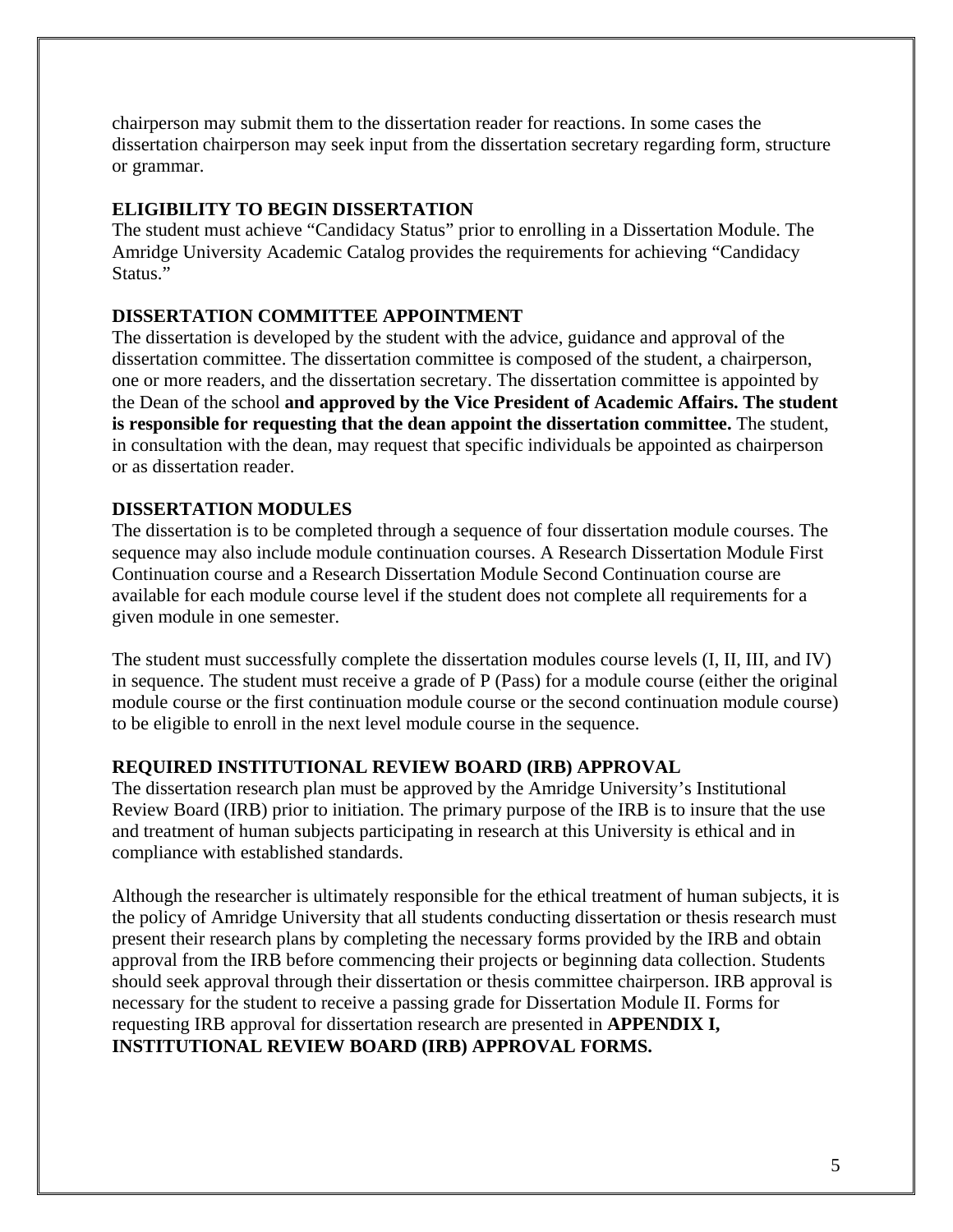#### **REQUIRED CONTINUOUS ENROLLMENT**

After beginning the dissertation the student must enroll in a dissertation module course or dissertation module continuation course each semester until completion of the dissertation. The dissertation modules must be completed in sequence.

A student who fails to enroll in a dissertation module course in a succeeding semester, without prior approval from the Appeals Committee, will be removed from the program. An individual so removed from the program may submit an appeal to the Appeals Committee for consideration of readmission to the program. The Appeals Committee shall consult with the Vice President of Academic Affairs in considering the appeal.

#### **DISSERTATION COMMITTEE MEMBER RESPONSIBILITIES**

The responsibility of the dissertation committee is to provide academic and professional guidance to the student. The dissertation committee is appointed for each student entering the dissertation stage of the doctoral program. The dissertation committee includes the Dissertation chairperson, the dissertation reader and the dissertation secretary.

#### **STUDENT**

The student is responsible for his or her dissertation. This includes registering for the correct dissertation course, selecting the dissertation topic, conducting the literature review, designing the research plan, obtaining necessary approvals, executing the research plan, writing the dissertation, obtaining approval for each module, defending the dissertation, and fulfilling all dissertation completion processes.

### **DISSERTATION CHAIRPERSON**

The dissertation chairperson is the leader and coordinator of the dissertation committee. The dissertation chairperson provides advice and reactions to the student's ideas and materials. The dissertation chairperson communicates to the students the directions and decisions of the committee. The dissertation chairperson considers both the technical content and the written form of the student's presentations. The dissertation chairperson decides when to bring in the dissertation reader for suggestions and reactions during the planning and development stages.

### **DISSERTATION READER**

The dissertation reader reads, evaluates, and provides written reactions to each dissertation module as it is presented. The dissertation reader provides assessment and advice regarding subject matter content.

### **DISSERTATION SECRETARY**

The dissertation secretary is responsible for assessing the quality of the written product based on standards of grammar, sentence structure, and the appropriate writing style manual. The dissertation secretary checks each dissertation module against university standards. The dissertation secretary provides ideas and reactions when requested by the dissertation chairperson.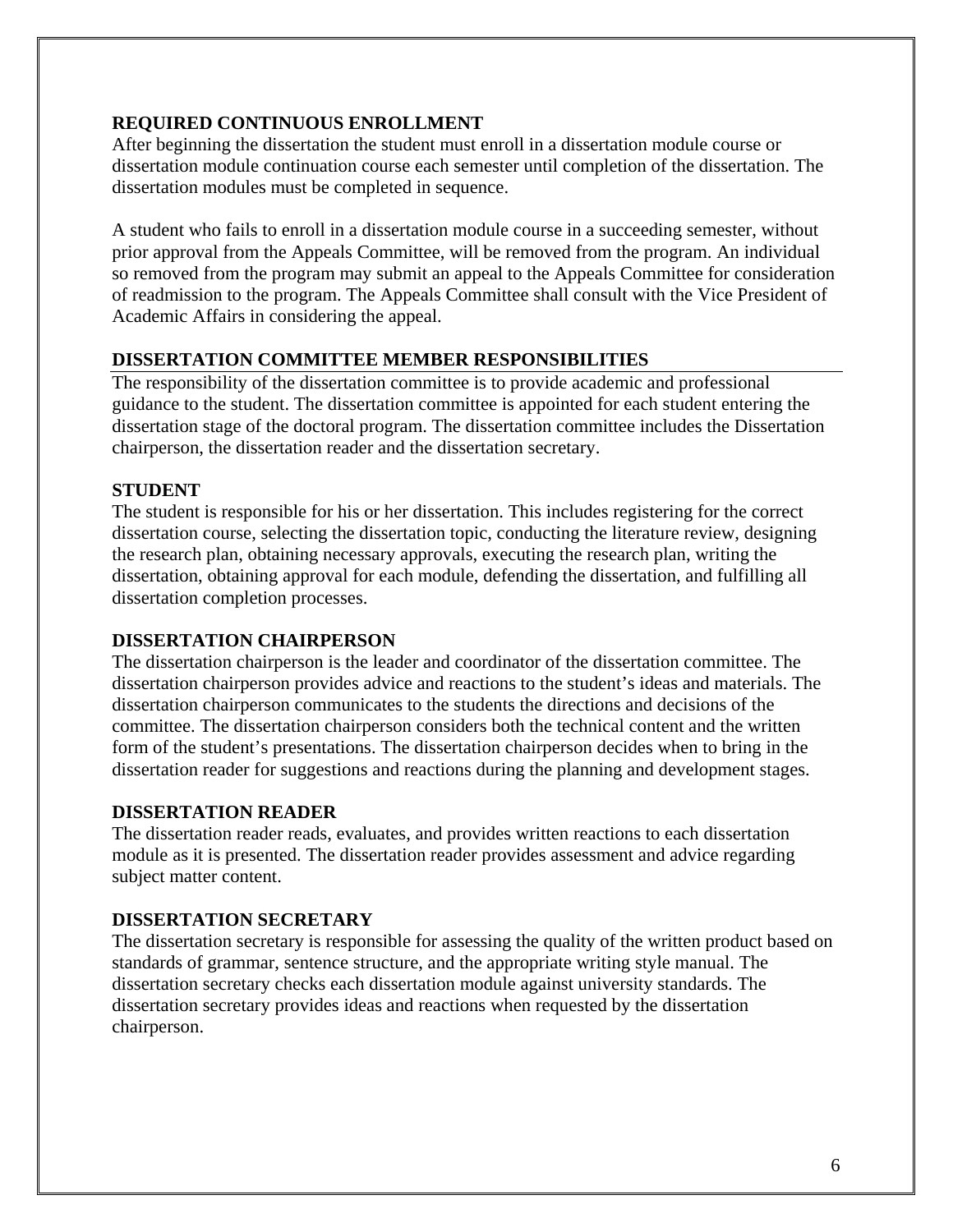#### **DISSERTATION COMMITTEE MODULE REVIEW AND APPROVAL PROCESS**

Dissertations represent the student, the faculty and the University. Dissertations must meet high standards in order to be approved. The dissertation committee reviews, evaluates, offers suggestions, identifies errors and generally offers guidance regarding the courses material submitted by the student for the dissertation module. The chairperson leads the committee in assessing the submitted material based on the requirements for the dissertation course. Communication among the dissertation committee members, including the student, is conducted primarily via the Internet and telephone. When the student registers for the first dissertation module, the student is placed into a Blackboard course. The dissertation chairperson, reader and secretary are also placed into that course to facilitate communication within the committee. The committee will remain in the course as long as the student is working on the dissertation. The student is to submit the dissertation module materials to the dissertation committee via email. The dissertation chairperson, with input from the committee, is responsible for assigning the grade for the module. A module will not be approved until the specific requirements for the module are completed. The specific requirements for each allowable grade are specified for each module in **APPENDICES III and IV**.

Once the student, the dissertation chairperson and reader are satisfied with the module, the dissertation chairman completes the first portion of the Dissertation Module Approval and Claim Form and sends it along with the dissertation module to the dissertation secretary for review and approval. The dissertation secretary is responsible for assessing the quality of the written product based on standards of grammar, sentence structure, and the appropriate writing style manual. The dissertation secretary may approve the material or may return the material for corrections or completions. Once the dissertation secretary is satisfied with the quality of the module he or she signs his or her name in the Dissertation Module Approval and Claim Form and returns the form and the module to the dissertation chairperson.

The dissertation chairperson sends the approved module along with the completed Dissertation Module Approval and Claim Form to the Dean of the school. The Dean of the school is responsible for assessing the quality of the written product based on standards of the school. The Dean of the school is also responsible for checking the module grade against the requirements for the module. Once the Dean of the school is satisfied with the quality of the module, the Dean initials approval on the Dissertation Module Approval and Claim Form and sends the form and the dissertation module to the Vice President of Academic Affairs. The Dissertation Committee is responsible for assessing the quality of the written product based on standards of the University. Once the Dissertation Committee is satisfied with the quality of the module, the Chairperson signs the Dissertation Module Approval and Claim Form. For Modules I through III, the Vice President of Academic Affairs sends the completed form to the University's Business Office. For Module IV, the Vice President of Academic Affairs sends the completed form to the University's Business Office after receiving certification from the Head Librarian that all requirements for submission of the dissertation have been met. The Business Office then processes payment to the dissertation chairperson, reader and secretary.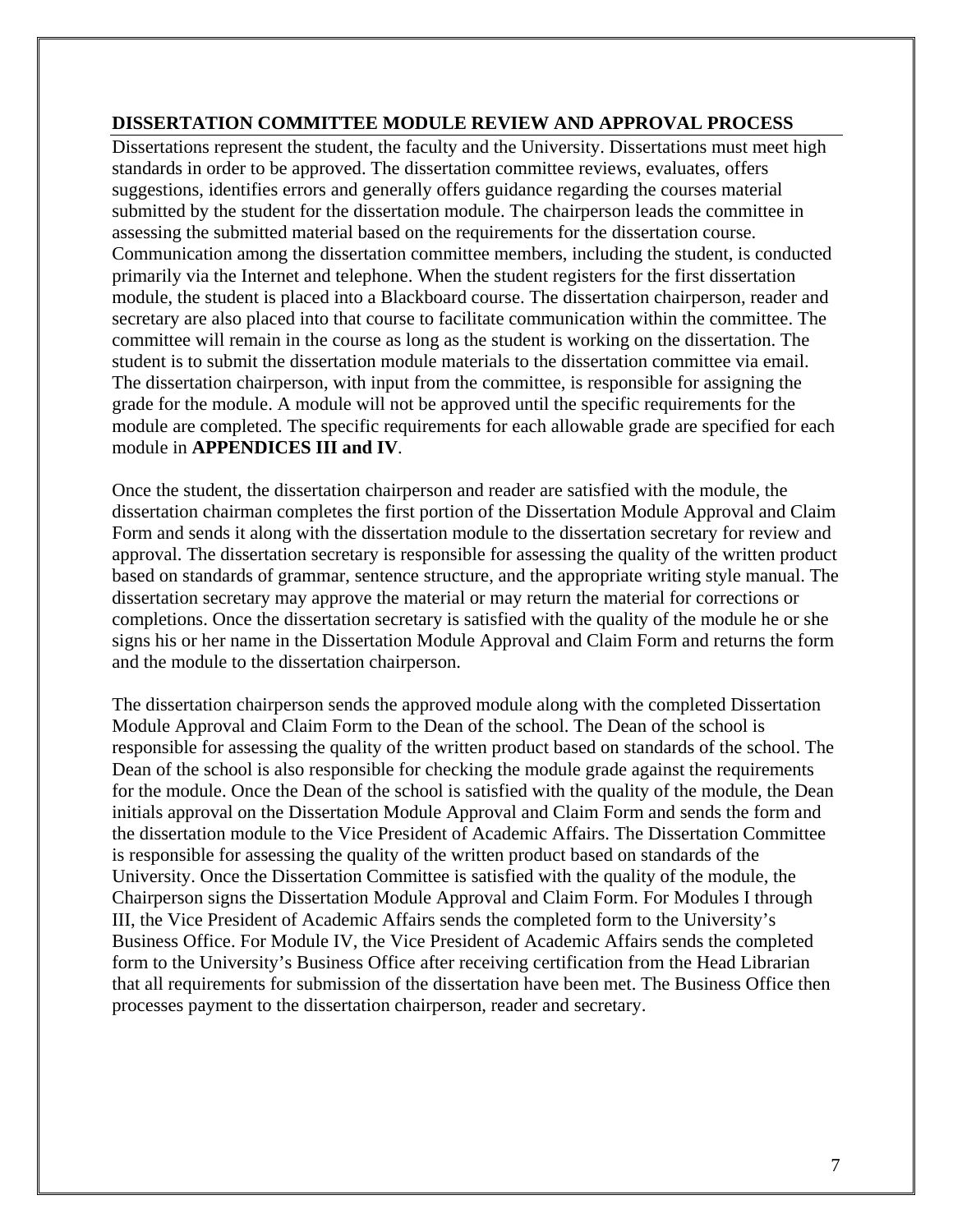#### **ALLOWED GRADES**

The grades that are allowed for a module course vary depending on the specific course. For each module level, the grades of P (Pass), IP (In Progress) and F (Fail) are allowed in the original dissertation course and the first continuation course. For each module level, the grades of P (Pass) and F (Fail) are allowed in the second continuation course.

For each module, grading guidelines are established in terms of specific content requirements. The requirements for each allowed grade for each dissertation module course are presented in **APPENDIX II, ALLOWED GRADES FOR DISSERTATION MODULE COURSES**.

#### **MODULE GRADE REQUIREMENTS**

The dissertation module must meet the requirements for the specific module course. The requirements for the dissertation module course are presented in **APPENDICES III and IV**, as two major groupings:

**Dissertation Module Course Requirements (**presented on pages 19-25) **for:**

*Doctor of Philosophy in Biblical Studies* (Old Testament Concentration) *Doctor of Philosophy in Biblical Studies* (New Testament Concentration)

AND

#### **Dissertation Module Course Requirements (**presented on pages 26-37) **for:**

*Doctor of Philosophy in Marriage and Family Therapy Doctor of Philosophy in Professional Counseling*

#### **DISSERTATION PLANNING**

Planning the dissertation is extremely important and crucial to the successful completion of the dissertation experience. The student should consult colleagues, faculty and the literature in planning the process.

#### **REQUIRED WRITING STYLE MANUALS**

The writing style manual for the School of Human Services is the *Publication Manual of the American Psychological Association (APA Manual),* latest edition*.* The writing style manual for the Turner School of Theology is the *Chicago Manual of Style,* latest edition. Students in the Turner School of Theology are also encouraged to use the *Society of Biblical Literature (SBL) Handbook of Style* for a more complete listing of examples and details. These manuals may contain guidelines that are not applicable to the preparation for publication of a final document such as a dissertation. Where there are differences, the committee will resolve these by using either the local rules for writing outlined in the following section, or interpretations of the appropriate manual and its intent with the best communication of the research as its guiding principle. It is the student's responsibility to become familiar with the appropriate Manual, and to make sure that anyone assisting in the typing of the document follows the rules of the Manual. The manuals also include directions for the reporting of numbers, construction of tables and figures, structure of headings, use of sexist terms, preferred language, and the expression of ideas or writing style suggestions. Writing for research or publication demands a new level of dedication and compliance to rules, and, in order to be acceptable by publishers of professional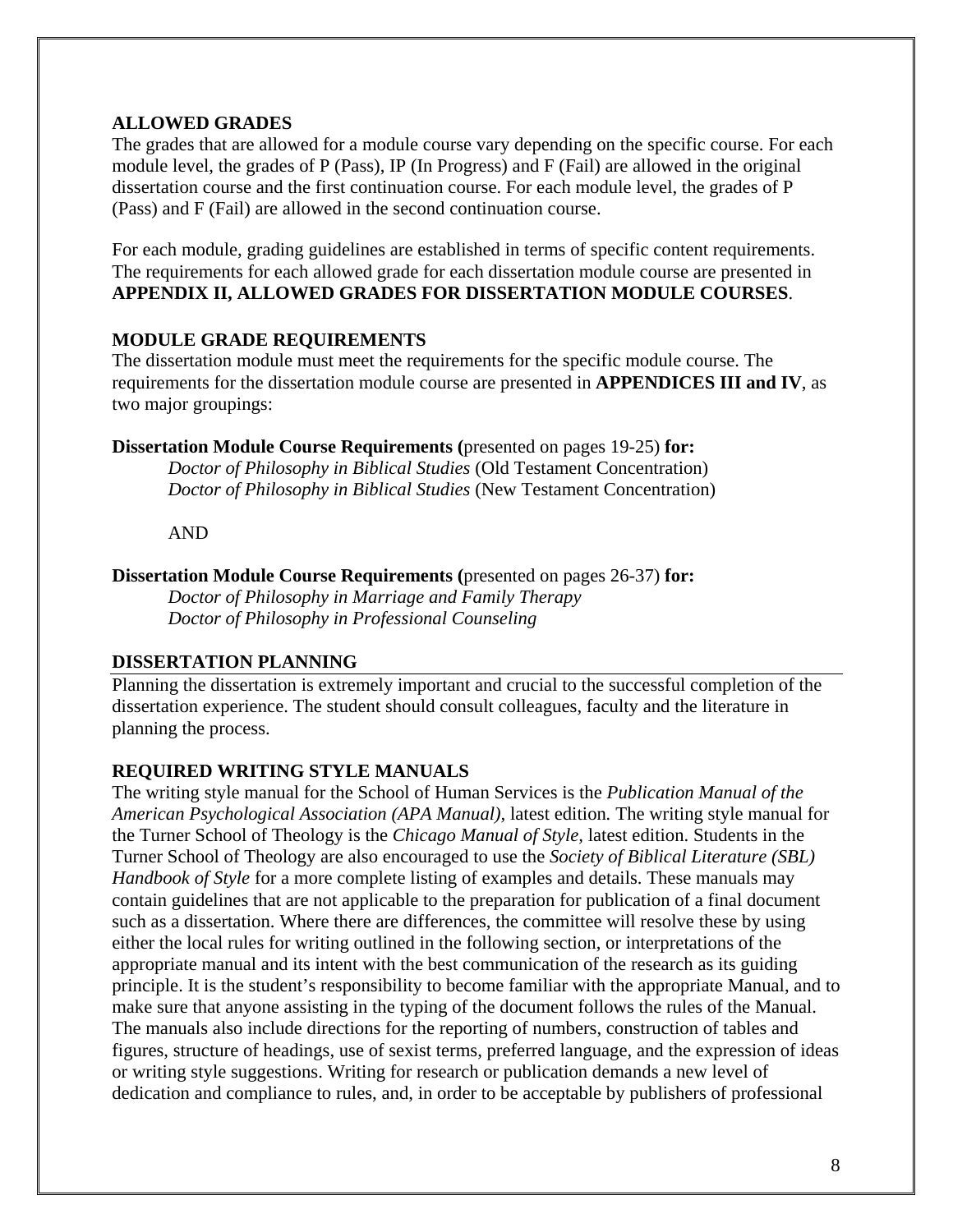literature, the student must demonstrate this ability. The committee must be able to focus on the substantive content of the dissertation without spending valuable time looking for infractions of these rules.

#### **PREPARING THE DISSERTATION FOR SUBMISSION TO THE LIBRARY**

The primary references for the writing of the dissertation is the style manual previously specified. However, Amridge University has adopted several rules to simplify certain aspects of the style manuals, tailor the document to the publication requirements of the University, and alleviate some confusion with interpreting potentially conflicting directions. The student must always start with the appropriate style manual, check the local rules that **may** supersede it, and then follow the advice of the committee chairperson before including any deviation from conventional guidelines for writing. University rules specifically address: Style, Printing, Binding and Microfilming, and Pagination. These specific requirements are presented in **APPENDIX V, AMRIDGE UNIVERSITY RULES FOR PREPARING THE DISSERTATION FOR SUBMISSION TO THE LIBRARY**.

#### **DEFENDING THE COMPLETED DISSERTATION**

The student must **successfully defend his or her doctoral dissertation** before an examining committee **which includes the dissertation committee and the Dean of the School, and which may include other faculty members.** This defense will take place on **the main campus of the University in** Montgomery, Alabama**,** at a time set by the examining committee. The procedures for the defense are presented in **APPENDIX VI, DISSERTATION DEFENSE PROCEDURES**.

#### **SUBMITTING THE COMPLETED DISSERTATION TO THE LIBRARY**

The student becomes eligible to complete the degree program and to be graduated from the University only after the dissertation is accepted by the library (Southern Christian University Library of Amridge University). Requirements for submitting completed dissertations to the library are presented in **APPENDIX VII, SUBMITTING THE COMPLETED DISSERTATION**.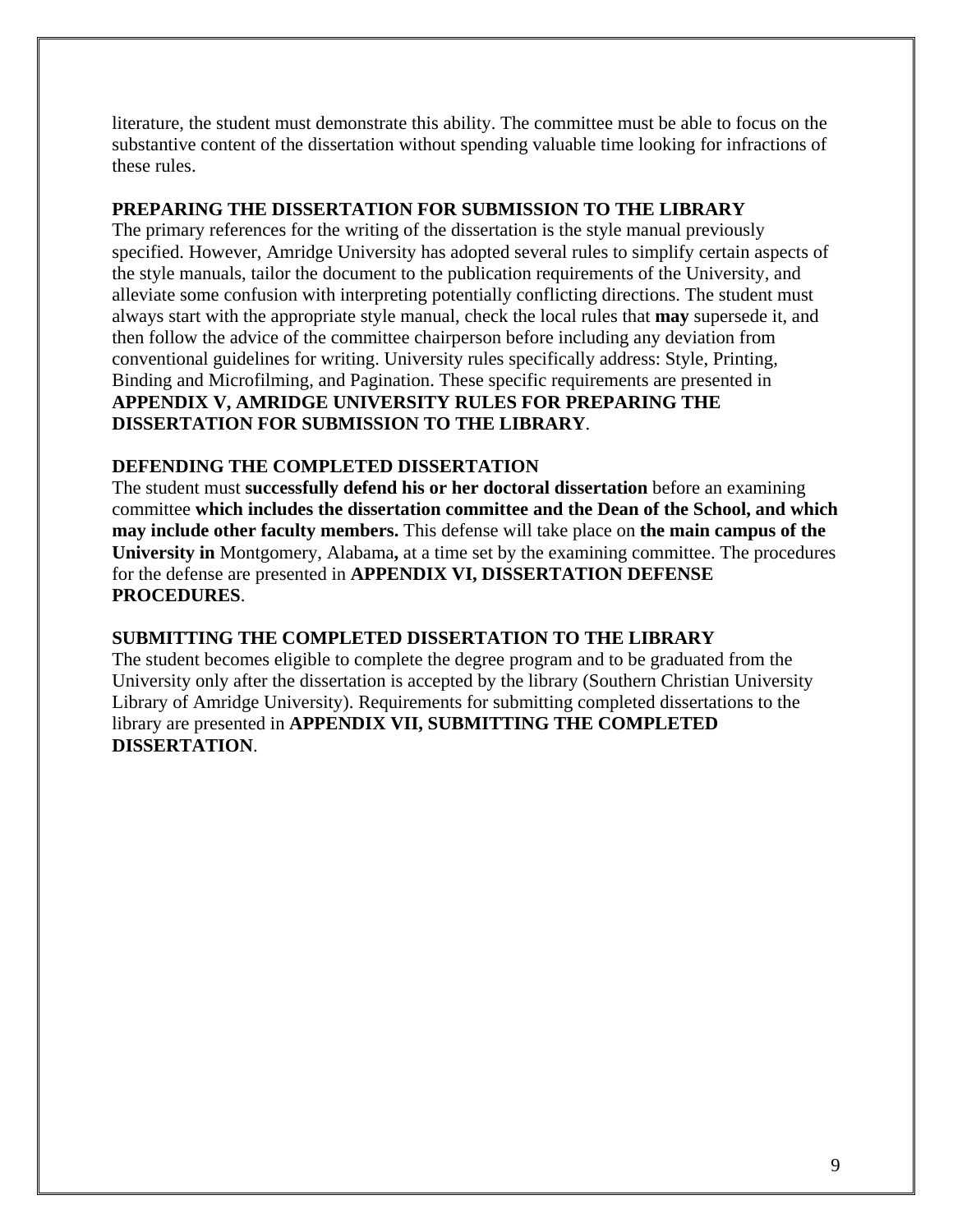## **LIST OF APPENDICES**

| <b>NUMBER</b> | <b>APPENDIX</b>        | <b>APPENDIX</b><br><b>TITLE</b>                                                                                                                                          | <b>PAGES</b> |
|---------------|------------------------|--------------------------------------------------------------------------------------------------------------------------------------------------------------------------|--------------|
| I.            | <b>AND CLAIM FORMS</b> | <b>INSTITUTIONAL REVIEW BOARD (IRB) APPROVAL</b>                                                                                                                         | 11-17        |
| H.            |                        | <b>ALLOWED GRADES FOR DISSERTATION MODULE COURSES</b>                                                                                                                    | 18           |
| Ш.            |                        | REQUIREMENTS FOR DISSERTATION MODULE COURSES for<br><b>DOCTOR OF PHILOSOPHY IN BIBLICAL STUDIES</b>                                                                      | $19 - 25$    |
| IV.           |                        | REQUIREMENTS FOR DISSERTATION MODULE COURSES for<br><b>DOCTOR OF PHILOSOPHY IN MARRIAGE AND FAMILY THERAPY</b><br><b>DOCTOR OF PHILOSOPHY IN PROFESSIONAL COUNSELING</b> | 26-37        |
| V.            |                        | <b>AMRIDGE UNIVERSITY RULES FOR PREPARING THE</b><br><b>DISSERTATION FOR SUBMISSION TO THE LIBRARY</b>                                                                   | 38-40        |
| VI.           |                        | <b>DISSERTATION DEFENSE PROCEDURES</b>                                                                                                                                   | 41           |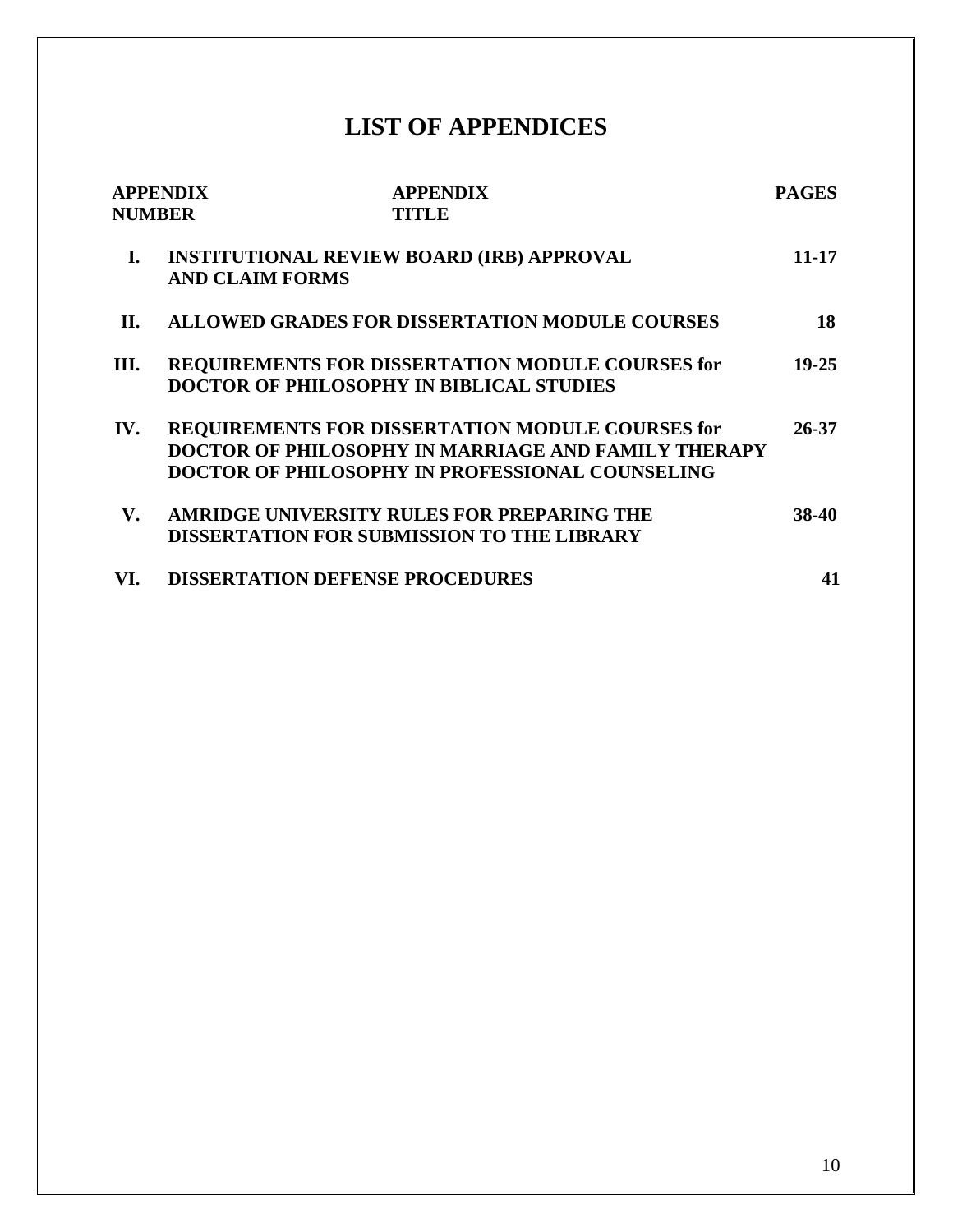#### **APPENDIX I INSTITUTIONAL REVIEW BOARD (IRB) APPROVAL FORMS**

#### **Claim of IRB Exemption**

Many research projects involve studying people but are exempt from IRB review. In some cases, these projects are exempt because the interview subjects –as human beings –are not the subject of the inquiry. Instead, the project deals with the public role of these individuals. In other cases, the questions being asked are simply not sensitive, and we can reasonably claim that the research does not pose a risk of harm to subjects. If you believe that your research project is exempt from IRB review, please elaborate on your claim below.

*In submitting this form, you are asking the appropriate IRB representative to grant your project an exemption from IRB review. The researcher cannot make the determination herself or himself.* 

#### **Principal Investigator:**

#### **Title of Project:**

#### **Brief Summary of Project Research Question:**

#### **Brief Summary of Research Design:**

Justification for Exemption: Federal law lists the following forms of research as exempt from IRB review (please indicate all that apply):

- Research is on educational methods or evaluation in a normal educational setting.
- Research involves tests, surveys, or observations of public behavior without collecting any information to identify the subjects.
- Research involves no sensitive information (i.e., no physical, psychological, or social harm would come to the subject if he or she were identified with the information collected).
- Research involves public (elected or appointed) officials in their public roles.
- Research involves publicly available information or documents.
- Research involves the collection or study of existing data, documents, records AND the information is recorded by the investigator in such a manner that the subjects cannot be identified, directly or through identifiers linked to the subjects.
- Research or demonstration projects evaluate, or otherwise examine public benefit or service programs.
- Research involves taste and food quality consumer acceptance studies of wholesome food.

All the human subjects' components of the research design fall into at least one of the above exempt categories.  $\Box$  Yes  $\Box$  No

IRB Chairperson or other IRB representative:

The proposed research is / is not exempt from IRB review.

Signature: Name: Name: Date: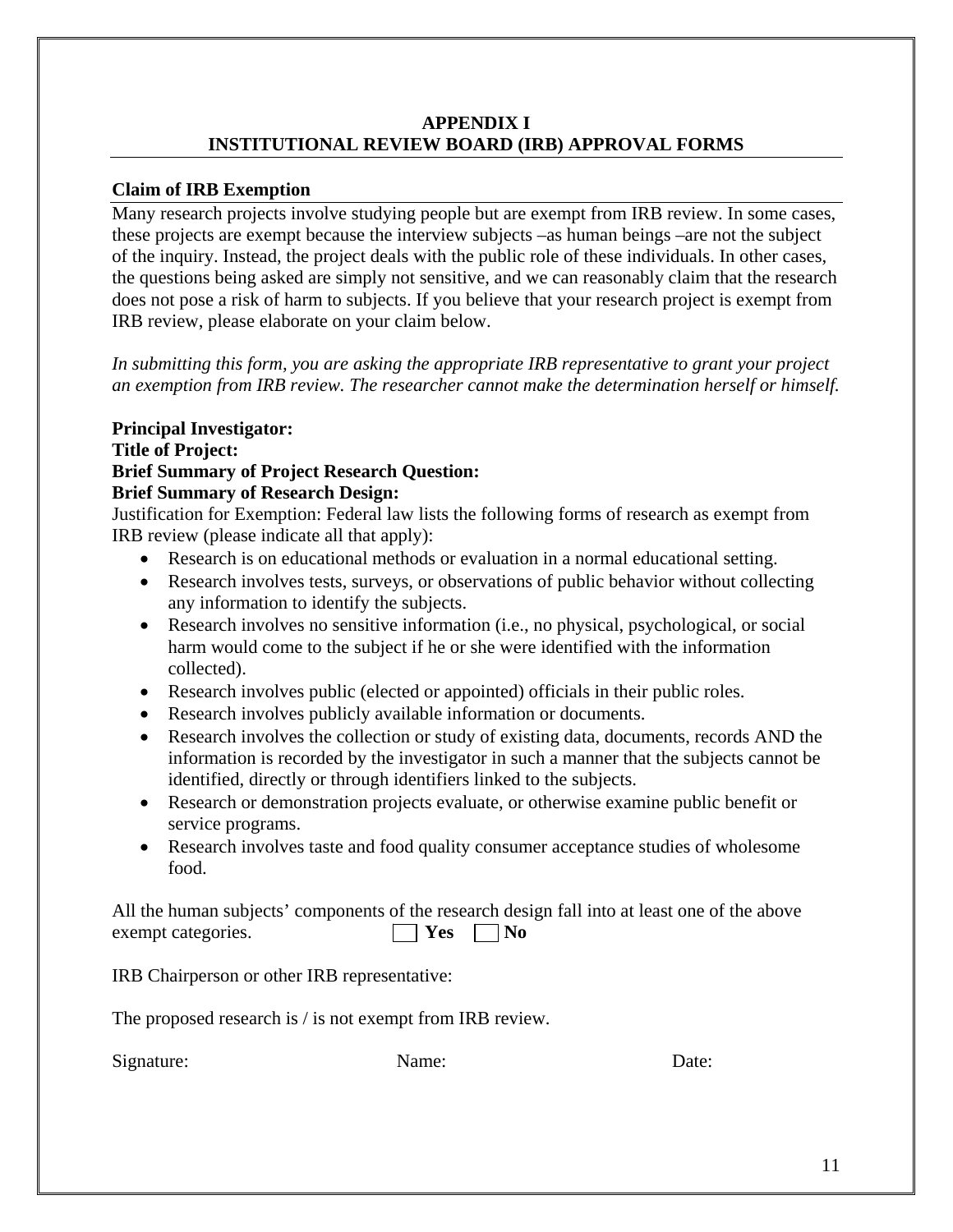#### **EXAMPLES**

Research is on educational methods or evaluation in a normal educational setting. *You might introduce a "pre-test" teaching methodology in one section and compare the final exam test scores of students in another section (those not in the pre-test section).* Research involves tests, surveys, or observations of public behavior without collecting any information to identify the subjects.

#### **IRB Exemption**

You can observe and record how people passing a homeless person on a Birmingham street react to him or her.

- Research involves no sensitive information (i.e., no physical, psychological, or social harm would come to the subject if he or she were identified with the information collected). *Example***:** You can ask people which brand of toothpaste they prefer and why.
- Research involves public (elected or appointed) officials in their public roles. *Example:* You can ask the President how a particular international incident affects the ability to govern.
- Research involves publicly available information or documents**.** *Example:* You can use Washington Post reports of leaks from the Kenneth Starr investigation.
- Research involves the collection or study of existing data, documents, records AND the information is recorded by the investigator in such a manner that the subjects cannot be identified, directly or through identifiers linked to the subjects. *Example:* You have access to data someone else has collected, and all demographics that would provide unique identifiers have been stripped.
- Research or demonstration projects evaluate, or otherwise examine public benefit or service programs. *Example***:** You can accept a contract from the USDA to set up a demonstration project to test a new model for delivering WIC benefits.
- Research involves taste and food quality. *Example***:** You can cite consumer acceptance studies of wholesome food.

#### **Design of an Informed Consent Form**

A properly constructed Informed Consent Form must cover the following points:

- 1. A statement of the general purpose of the seminar should be provided.
- 2. The invitation to participate must be stated, including how and why these subjects were selected.
- 3. A description of the protocol, in understandable language, should be given and should include the purpose, how long it will take, and frequency (e.g. one day, once per week for 10 weeks, etc.)
- 4. Confidentiality must be maintained. If data obtained will be made available to any person or organization other than the subjects, the investigator must inform subjects as to whom information will be furnished, the purpose of the disclosure, and the nature of the information to be furnished. Data such as tape recordings, photographs, videotapes, and movies require special attention. The subjects must be fully informed as to who will see what use will be made of the information, and how and when such information will be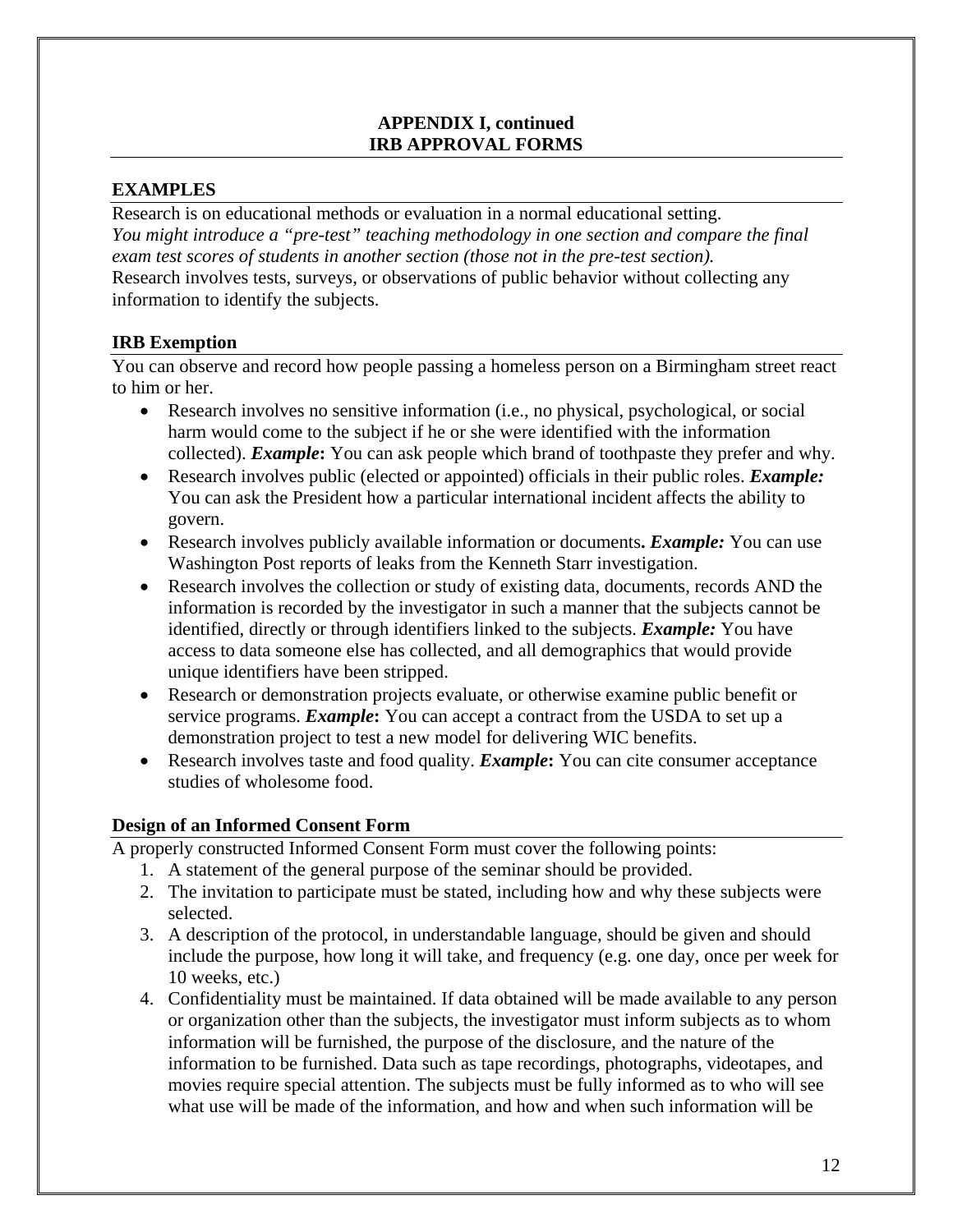destroyed. In most cases a subject will be given an ID number, and his or her name will not appear in the paper.

- 5. Inform the subjects that they are free to withdraw their consent and discontinue participation in the study at any time without prejudice.
- 6. Offer to answer any inquiries concerning the study. Provide the name and telephone number or address of the person whom the subjects can contact.
- 7. The following statement is required on all consent forms, as shown, in CAPS: YOU ARE MAKING A DECISION WHETHER OR NOT TO PARTICIPATE. YOUR SIGNATURE INDICATES THAT YOU HAVE DECIDED TO PARTICIPATE AFTER HAVING READ THE INFORMATION PROVIDED ABOVE.
- 8. Obtain appropriate signatures. Ordinarily you will need to provide space for the date and time of the seminar, the subject's signature, and, if desired, the investigator's signature. A COMPLETE CHECKLIST, WITH EXAMPLES, IS PROVIDED IN THE "GUIDELINES FOR INVESTIGATORS." YOU SHOULD CONSTRUCT YOUR CONSENT FORM WITH CAREFUL ATTENTION TO THE ELEMENTS OF INFORMED CONSENT TO AVOID DELAYS IN REVIEWING YOUR RESEARCH PROPOSAL. If you have questions concerning informed consent, you should contact IRB Chairperson, 1200 Taylor Road, Amridge University, Montgomery, AL, 36117: 1-800-351-4040*.*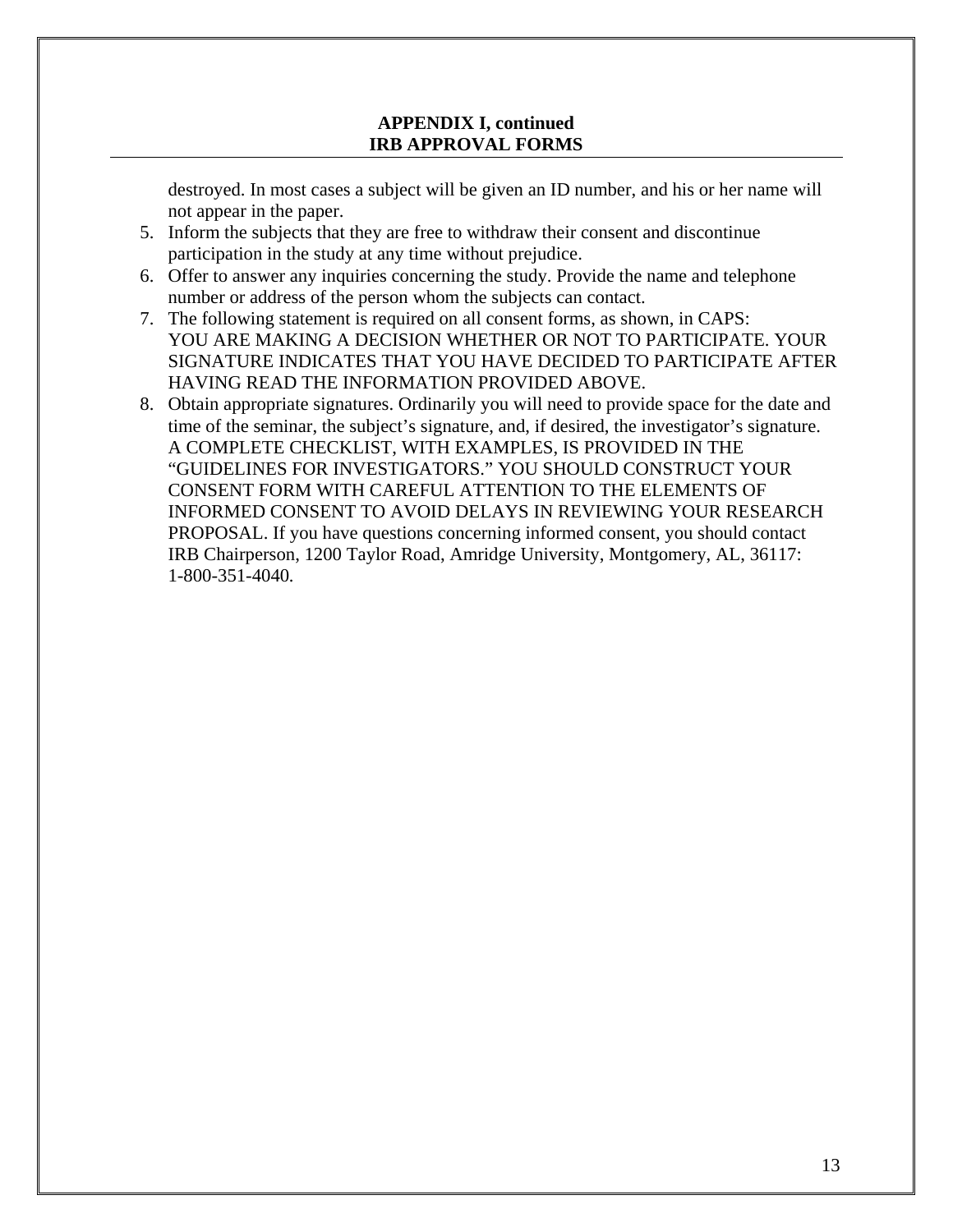In most cases, the following sample format will meet the requirements of informed consent.

#### *SAMPLE SAMPLE*

#### **Letterhead Stationary from Appropriate Department INFORMED CONSENT FOR (Title of Study)**

You are invited to participate in a (workshop/seminar) of (state what is being studied). We hope to learn (state what the study is designed to investigate). You were selected as a possible participant because (state how and why the subject was selected).

If you agree to participate, you will be told by (name investigators and associates, if any) (describe procedures to be followed, include purposes, how long they will take and their frequency.) (Estimate the total time required of the participant. Describe protocol and participation requirements. Describe benefits reasonably expected.)

Any information obtained in connection with this study that can be identified with you will remain confidential and will be disclosed only with your permission. If you give your permission by signing this document, what is learned will be included in a dissertation written by this researcher. Your name will not appear in the dissertation.

Your decision as to whether or not to participate will not jeopardize your future relations with this researcher. Further, you may discontinue participation at any time. If you decide later to withdraw from the study, you may also withdraw any information that has been collected from you or about you (if you are collecting identifiable information.)

If you have any questions, please ask your seminar leader. If you have additional questions later, (state name and give telephone number or address) your leader will be happy to answer them. A copy of the form will be filed in the researcher's office until the project is completed.

\_\_\_\_\_\_\_\_\_\_\_\_\_\_\_\_\_\_\_\_\_\_\_\_\_\_\_\_\_\_\_\_ \_\_\_\_\_\_\_\_\_\_\_\_\_\_\_\_\_\_\_\_\_\_\_\_\_\_\_\_\_\_\_\_\_\_\_\_\_\_\_\_\_\_\_\_\_

\_\_\_\_\_\_\_\_\_\_\_\_\_\_\_\_\_\_\_\_\_\_\_\_\_\_\_\_\_\_\_\_\_\_\_\_\_\_\_\_\_\_\_\_\_\_\_\_\_\_\_\_\_\_\_\_\_\_\_\_\_\_\_\_\_\_\_\_\_\_\_\_\_\_\_\_\_\_

YOU ARE MAKING A DECISION WHETHER OR NOT TO PARTICIPATE. YOUR SIGNATURE INDICATES THAT YOU HAVE DECIDED TO PARTICIPATE AFTER HAVING READ THE INFORMATION PROVIDED ABOVE.

**Date** Time Subject's signature

**Witness Investigator's signature**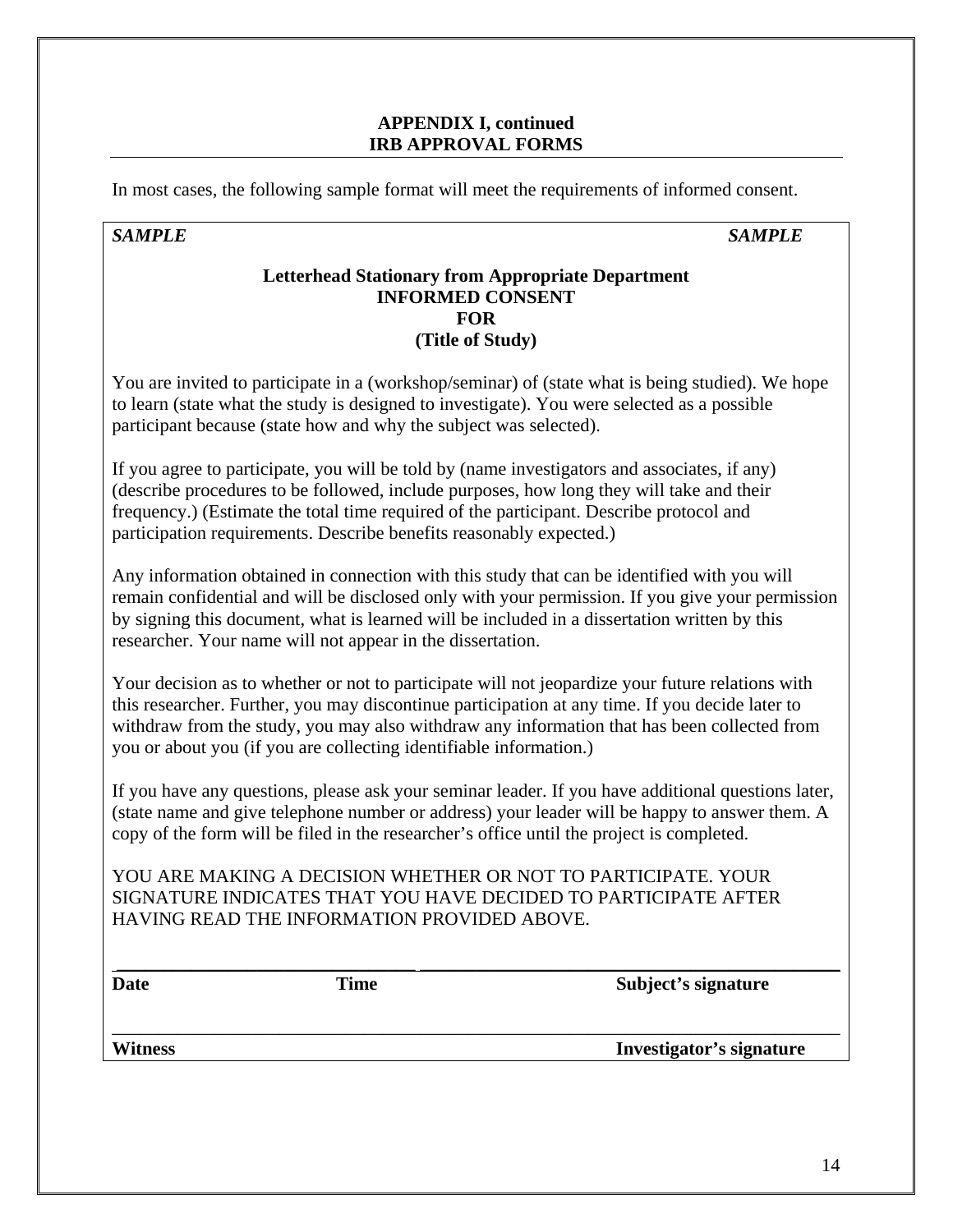**Please provide the IRB with the following information**:

- **1. Purpose of the study**
- **2. Subject Population**
- **3. Experimental Methods and Design**
- **4. Risks**
- **5. Precautions**
- **6. Benefits**
- **7. Confidentiality**
- **8. Location of Experiment**
- **9. Duration of Study**
- **10. Source of Funds**
- **11. Attach the Informed Consent Form You Plan to Use for Your Project**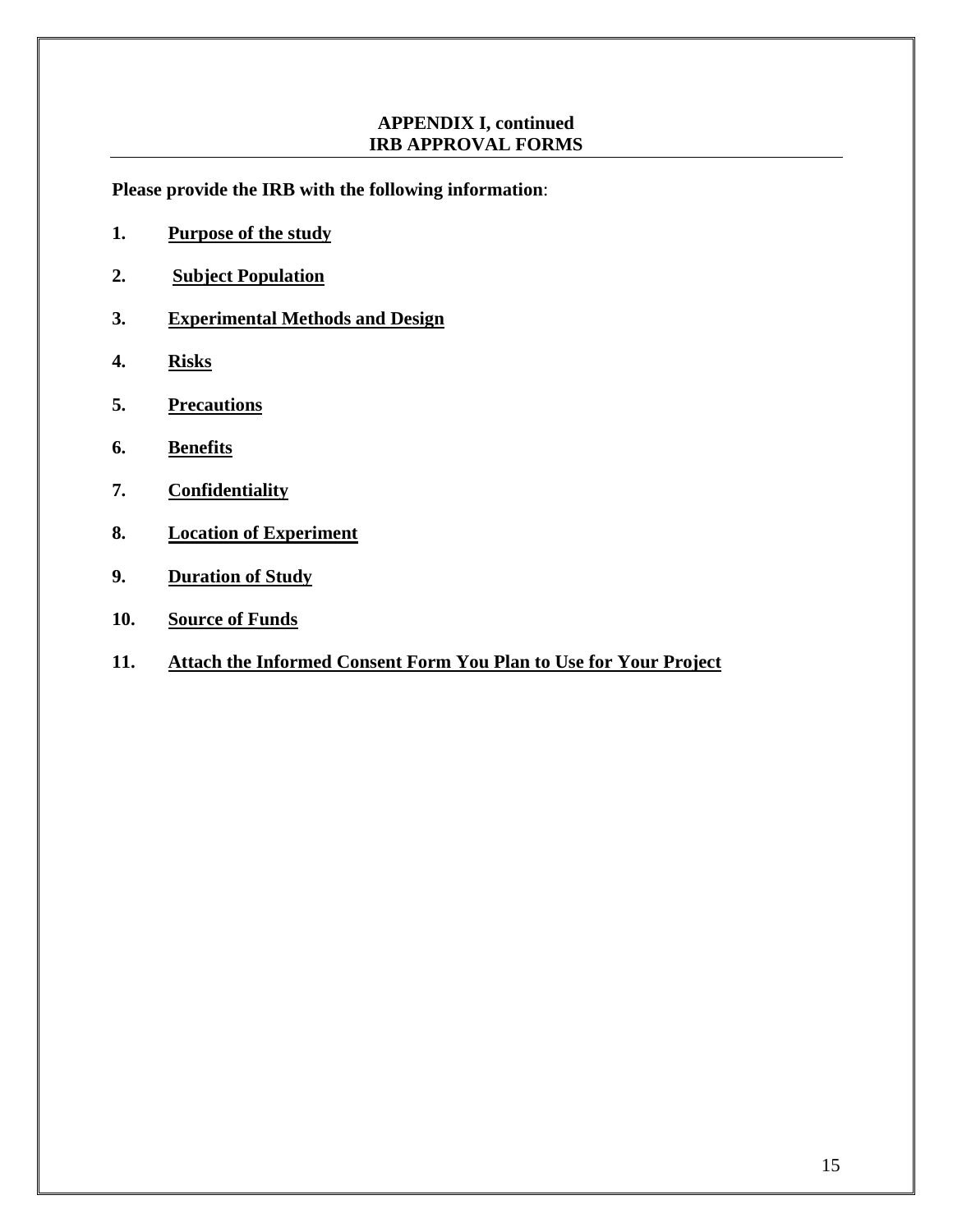| <b>AMRIDGE UNIVERSITY</b><br>PROTOCOL FOR RESEARCH INVOLVING HUMAN SUBJECTS |             |                               |             |  |  |
|-----------------------------------------------------------------------------|-------------|-------------------------------|-------------|--|--|
|                                                                             |             |                               |             |  |  |
|                                                                             |             | PRINCIPAL INVESTIGATOR        |             |  |  |
|                                                                             |             |                               |             |  |  |
| (If applicable)                                                             |             |                               |             |  |  |
| <b>SIGNATURES:</b>                                                          |             |                               |             |  |  |
| Co-Investigator                                                             | <b>Date</b> | <b>Principal Investigator</b> | Date        |  |  |
| <b>Faculty Advisor (if applicable)</b>                                      | <b>Date</b> | <b>Department Head</b>        | <b>Date</b> |  |  |
| <b>Information contained in the IRB Approval Form</b>                       |             |                               |             |  |  |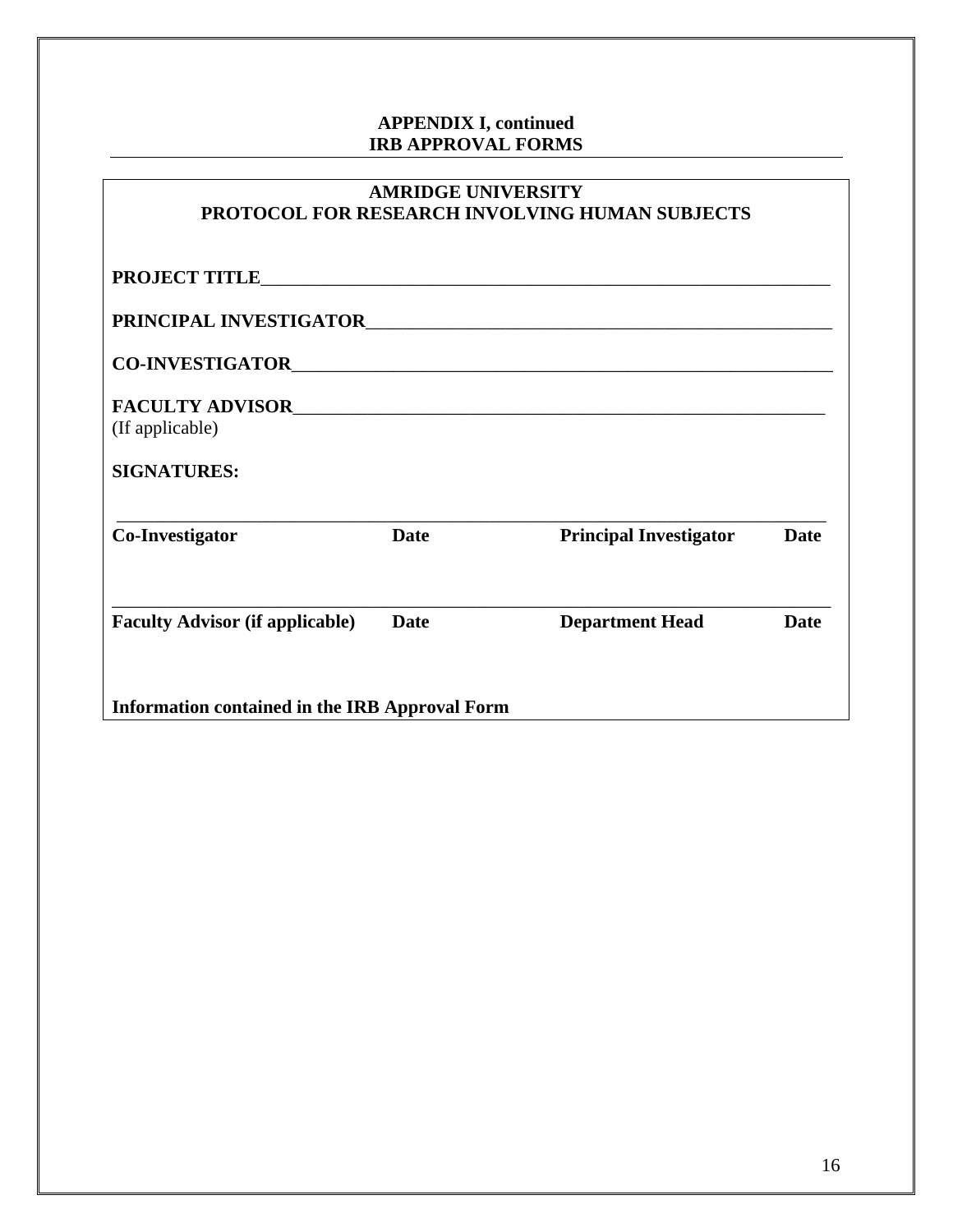#### **APPENDIX I, continued**

#### **IRB APPROVAL FORMS**

#### **AMRIDGE UNIVERSITY INSTITUTIONAL REVIEW BOARD**

#### **Research Plan Approval**

The research plan of Principal Investigator \_\_\_\_\_\_\_\_\_\_\_\_\_\_\_\_\_\_\_\_\_\_\_\_\_\_\_\_\_\_\_\_\_\_\_\_\_\_\_\_\_\_\_

Titled \_\_\_\_\_\_\_\_\_\_\_\_\_\_\_\_\_\_\_\_\_\_\_\_\_\_\_\_\_\_\_\_\_\_\_\_\_\_\_\_\_\_\_\_\_\_\_\_\_\_\_\_\_\_\_\_\_\_\_is approved by

the Amridge University Institutional Review board.

Date \_\_\_\_\_\_\_\_\_

IRB Co-chairperson \_\_\_\_\_\_\_\_\_\_\_\_\_\_\_\_\_\_\_\_\_\_\_\_\_\_\_\_\_\_\_\_\_\_\_\_\_\_\_\_\_\_\_\_\_\_\_\_\_\_\_\_\_\_\_\_\_\_\_\_\_

IRB Co-chairperson \_\_\_\_\_\_\_\_\_\_\_\_\_\_\_\_\_\_\_\_\_\_\_\_\_\_\_\_\_\_\_\_\_\_\_\_\_\_\_\_\_\_\_\_\_\_\_\_\_\_\_\_\_\_\_\_\_\_\_\_\_

**Approval category** (Check one)

Research plan exempt from IRB board review (Approved by IRB Chairperson)

Research plan and instruments meet IRB standards (Approved by IRB Board)

#### **(Any changes to the research design after the date of this Approval must be submitted to the IRB for approval.)**

The IRB approval is not intended as an endorsement of the soundness of the research, the merits of the research design, nor the contributions of the research to the larger scientific literature. Rather, the Institutional Review Board is charged with evaluating a project's compliance with ethical standards in regard to issues such as informed consent, confidentiality, use of deception, and potential risk to participants.

**Note**  Students conducting dissertation research must submit this Approval Form to the Dissertation committee when Dissertation Module II is presented for approval.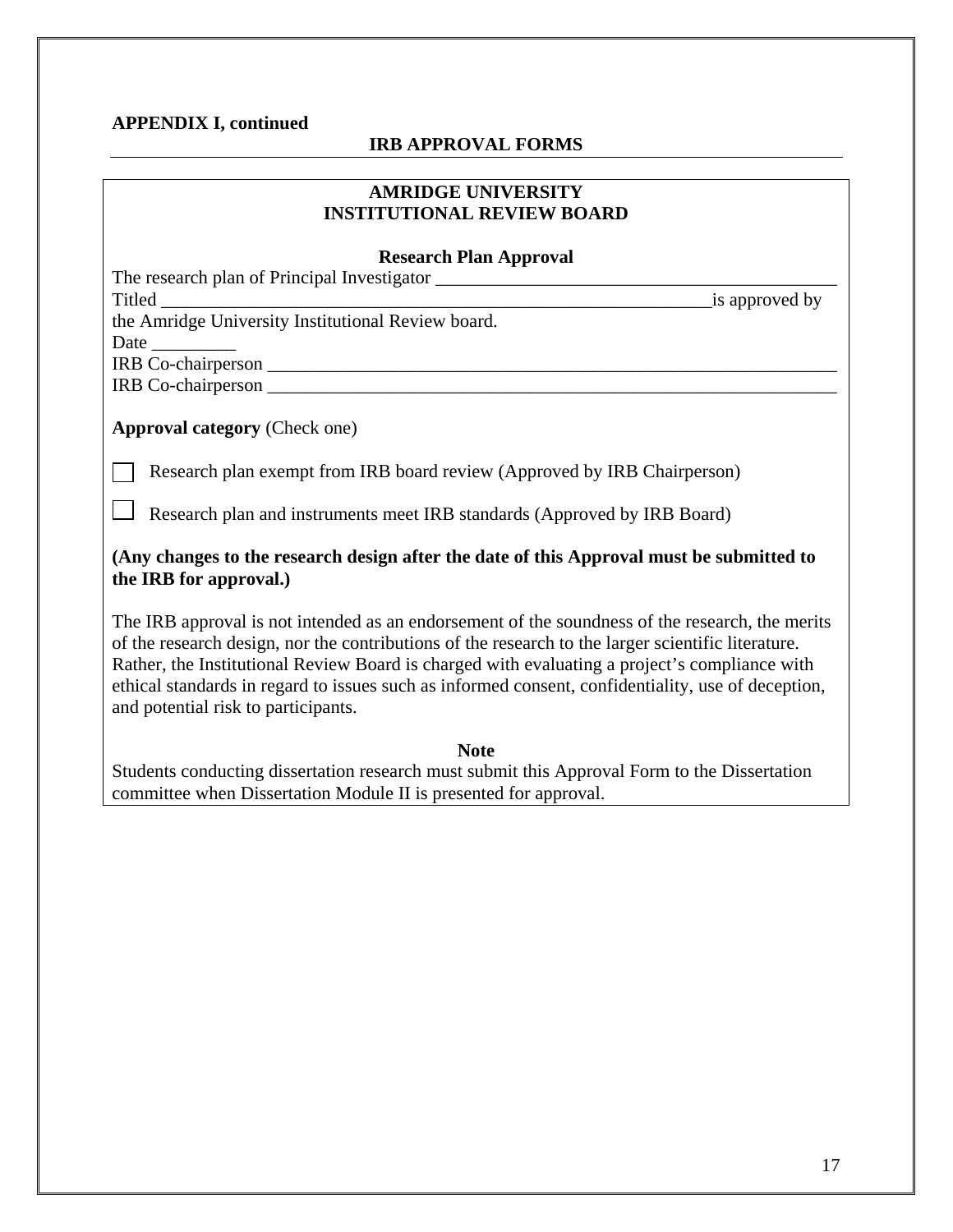#### **APPENDIX II ALLOWED GRADES FOR DISSERTATION MODULE COURSES**

Allowable Grades for a Dissertation Module course are: P for pass if all requirements of the module have been met, IP for In Progress if satisfactory progress, as specified below, has been made but not module requirements have been met, or

F for failure if satisfactory progress has not been made.

The IP for a Dissertation Module course is a permanent grade. Students receiving a grade of IP on a dissertation module must register for and pay tuition and fees for the appropriate Dissertation Module First Continuation course to complete requirements for the dissertation module. Tuition and fees, including the Dissertation Lab Fee, will be charged for this course.

Allowable Grades for a Dissertation Module First Continuation course are:

P for pass if all requirements of the module have been met,

IP for In Progress if satisfactory progress, as specified below, has been made but not all module requirements have been met, or

F for failure if satisfactory progress has not been made.

Students receiving a grade of IP on Dissertation Module First Continuation course must register for and pay tuition and fees for the appropriate Dissertation Module Second Continuation course to complete requirements for the dissertation module. Tuition and fees, including the Dissertation Lab Fee, will be charged for this credit course.

Allowable Grades for a Dissertation Module Second Continuation courses are:

P for pass if all requirements of the module have been met, or

F for failure if all requirements of the module have not been met.

A student who receives a grade of F for any dissertation module course, dissertation module first continuation course or dissertation module second continuation course will be removed from the program. An individual so removed from the program may submit an appeal to the Appeals Committee for consideration of readmission to the program. The Appeals Committee shall consult with the Vice President of Academic Affairs in considering the appeal.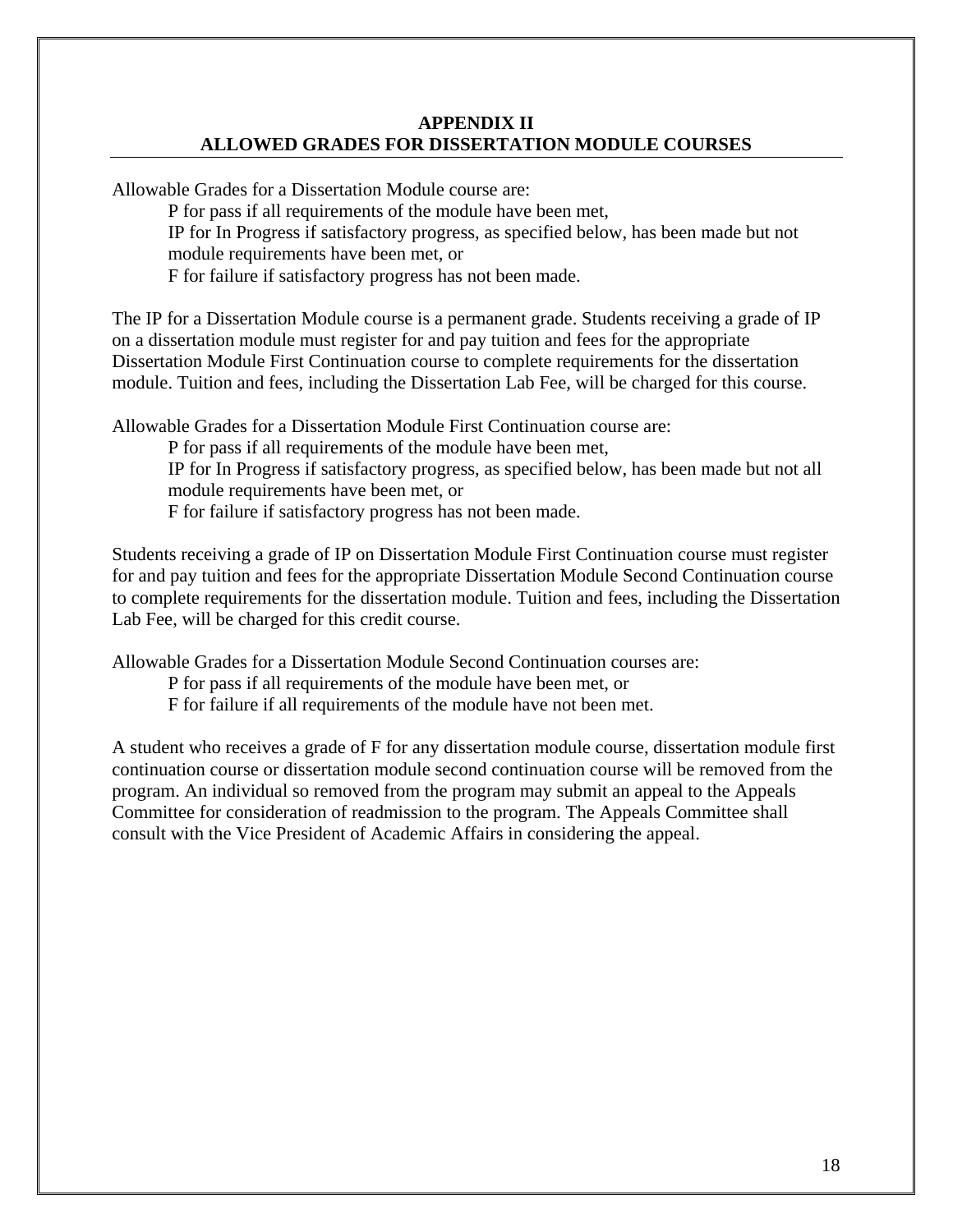#### **Dissertation Module Course Requirements for**

#### **Doctor of Philosophy in Biblical Studies (Old Testament Concentration) and Doctor of Philosophy in Biblical Studies (New Testament Concentration)**

#### **Requirements for Dissertation Module Courses**

The following outline identifies basic content requirements for the dissertation modules. The Dissertation committee may prescribe additional requirements for any or all modules.

Dissertation Module Requirements are presented in three parts:

**[Part One] Grading Requirements for Dissertation Module Courses** 

**[Part Two] Grading Requirements for Dissertation Module First Continuation Courses** 

**[Part Three] Grading Requirements for Dissertation Module Second Continuation Courses** 

#### **[Part One] Grading Requirements for Dissertation Module Courses**

Allowable grades: P (Pass), IP (In Progress), F (Fail)

#### **Module I Course:**

**RB 9391 – Research Dissertation in Biblical Studies Module I (3 Semester Hours)** Requirements for a grade of P (Pass):

- 1. Write and submit a proposal that is accepted by the dissertation committee;
- 2. Submit an approved bibliography;
- 3. Unless it is not demanded by the topic, complete a first draft of a review of all literature on the subject. Alternatively, submission of a significant first draft of an early chapter of the dissertation; and
- 4. Fulfill additional requirements from the dissertation committee.

Requirements for grade of IP (In Progress):

If a student does not fulfill all requirements for a module for a grade of P (Pass), a grade of IP (In Progress) may be assigned only if the dissertation committee concludes that significant progress has been made in completing the requirements for a P in the module.

Failure to complete requirements for a grade of P (Pass) or IP (In Progress): Failure to complete requirements for a grade of either P (Pass) or IP (In Progress) will result in a grade of F (Fail).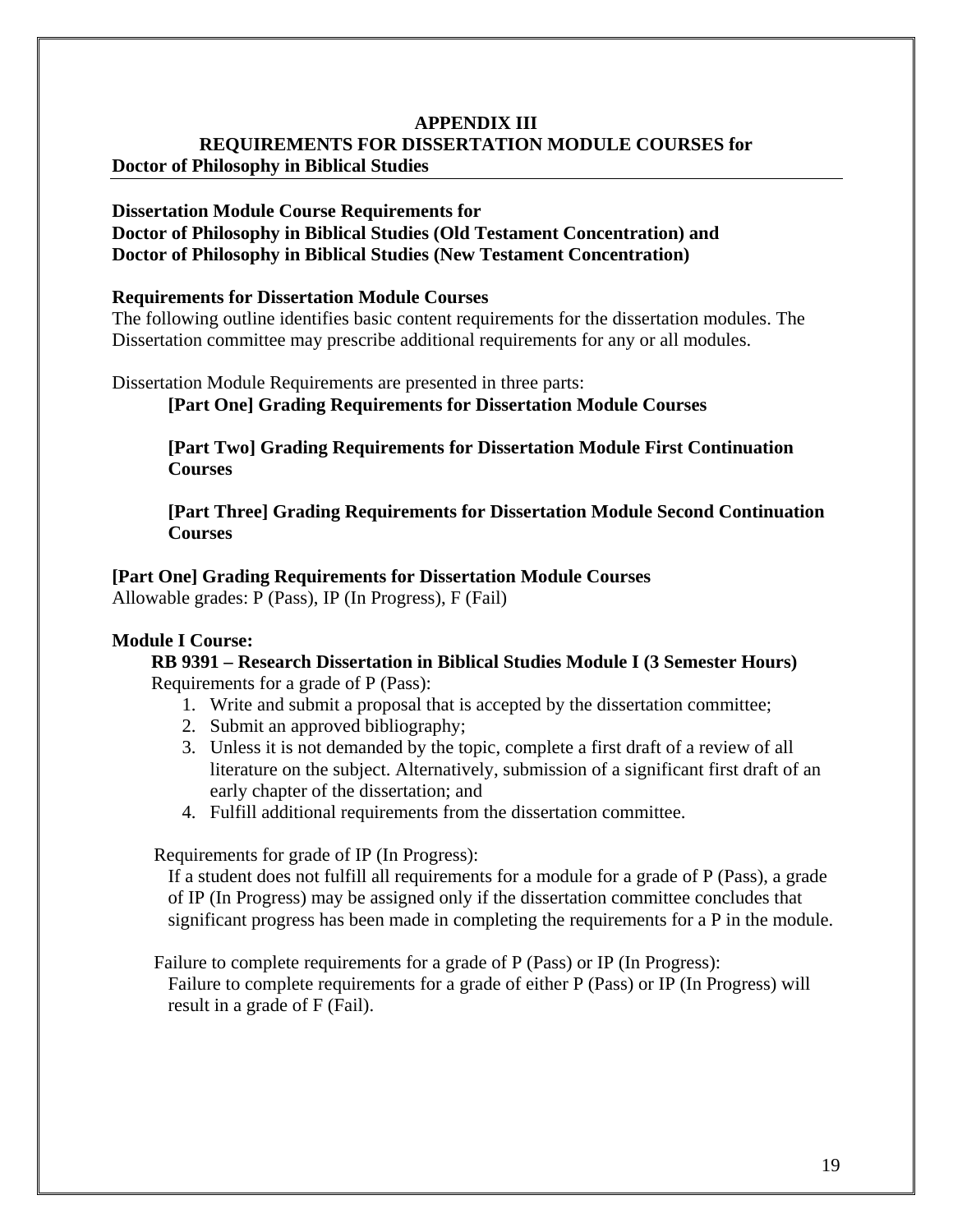#### **Module II Course:**

**RB 9392 – Research Dissertation in Biblical Studies Module II (3 Semester Hours)** Requirements for a grade of P (Pass):

- 1. Complete the first drafts of further chapters which will comprise approximately half of the final dissertation;
- 2. Receive approval from the IRB for the research plan; and
- 3. Fulfill additional requirements from the dissertation committee.

Requirements for grade of IP (In Progress):

If a student does not fulfill all requirements for a module for a grade of P (Pass), a grade of IP (In Progress) may be assigned only if the dissertation committee concludes that significant progress has been made in completing the requirements for a P in the module.

Failure to complete requirements for a grade of P (Pass) or IP (In Progress): Failure to complete requirements for a grade of either P (Pass) or IP (In Progress) will result in a grade of F (Fail).

#### **Module III Course:**

#### **RB 9393 – Research Dissertation in Biblical Studies Module III (3 Semester Hours)** Requirements for a grade of P (Pass):

- 1. Complete first drafts of all chapters except possibly the introduction and conclusion; and
- 2. Complete additional requirements from the dissertation committee.

Requirements for grade of IP (In Progress):

If a student does not fulfill all requirements for a module for a grade of (Pass), a grade of IP (In Progress) may be assigned only if the dissertation committee concludes that significant progress has been made in completing the requirements for a P in the module.

Failure to complete requirements for a grade of P (Pass) or IP (In Progress): Failure to complete requirements for a grade of either P (Pass) or IP (In Progress) will

result in a grade of F (Fail).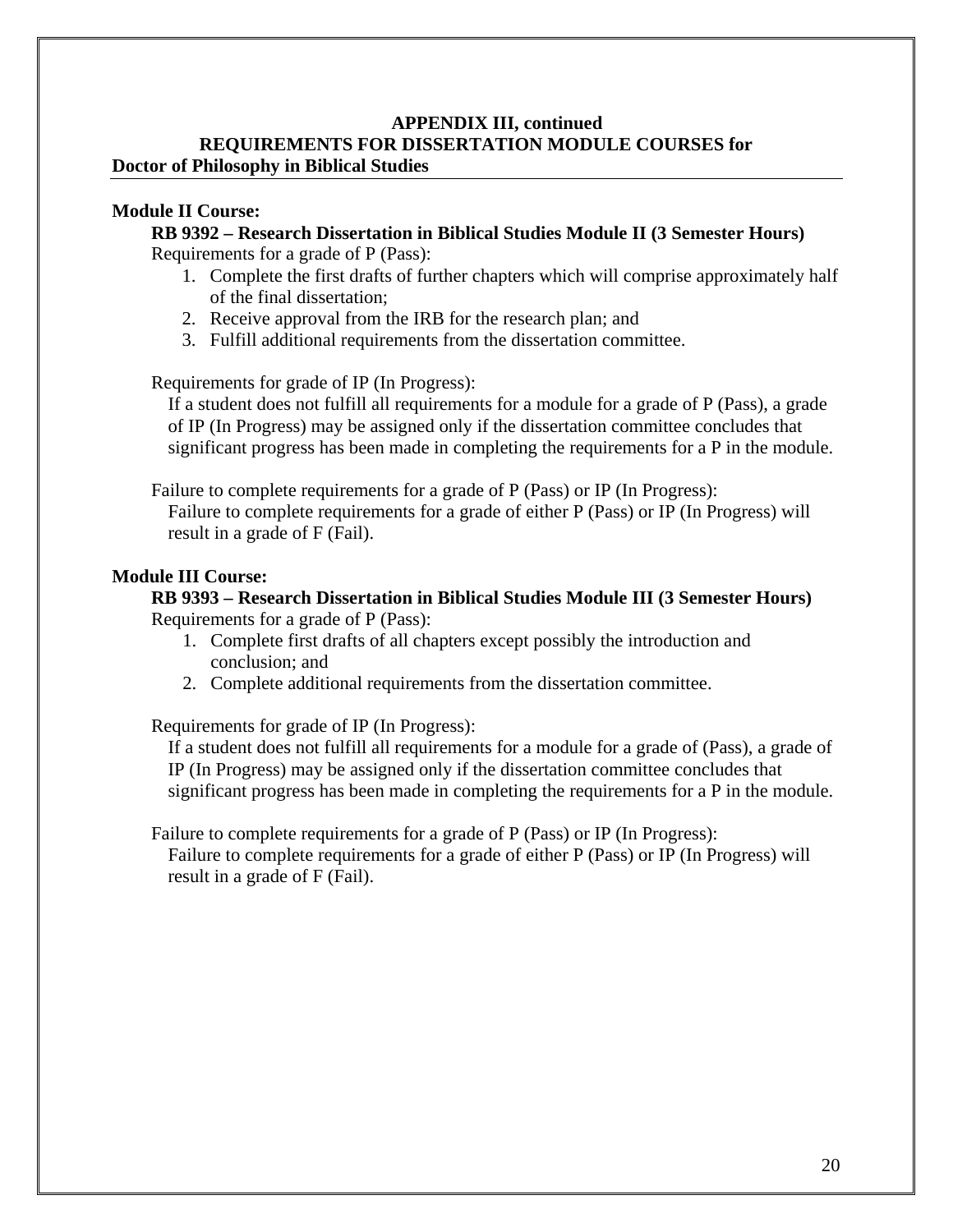#### **Module IV Course:**

**RB 9394 – Research Dissertation in Biblical Studies Module IV (3 Semester Hours)** Requirements for a grade of P (Pass):

- 1. Finalize all research and all chapters of the dissertation;
- 2. Rewrite all chapters to the satisfaction of the dissertation committee;
- 3. Prepare for and make the oral defense of the dissertation;
- 4. PhD students must submit and defend the final version of the student's Biblical Doctrines Position paper initiated in the course FD 9300.
- 5. Complete additional requirements from the dissertation committee; and
- 6. Secure acceptance of the dissertation by the Head Librarian.

Requirements for grade of IP (In Progress):

If a student does not fulfill all requirements for a module for a grade of P (Pass), a grade of IP (In Progress) may be assigned only if the dissertation committee concludes that significant progress has been made in completing the requirements for a P in the module.

Failure to complete requirements for a grade of P (Pass) or IP (In Progress): Failure to complete requirements for a grade of either P (Pass) or IP (In Progress) will result in a grade of F (Fail).

#### **[Part Two] Grading Requirements for Dissertation Module First Continuation Courses** Allowable grades: P (Pass), IP (In Progress), F (Fail).

#### **Module I First Continuation Course:**

#### **RB 9395 – Research Dissertation in Biblical Studies Module I First Continuation (3 Semester Hours)**

Requirements for a grade of P (Pass):

- 1. Write and submit a proposal that is accepted by the dissertation committee;
- 2. Submit an approved bibliography;
- 3. Unless it is not demanded by the topic, complete a first draft of a review of all literature on the subject. Alternatively, submit a significant first draft of an early chapter of the dissertation; and
- 4. Fulfill additional requirements from the dissertation committee.

Requirements for grade of IP (In Progress):

If a student does not fulfill all requirements for a module for a grade of P (Pass), a grade of IP (In Progress) may be assigned only if the dissertation committee concludes that significant progress has been made in completing the requirements for a P in the module.

Failure to complete requirements for a grade of P (Pass) or IP (In Progress): Failure to complete requirements for a grade of either P (Pass) or IP (In Progress) will result in a grade of F (Fail).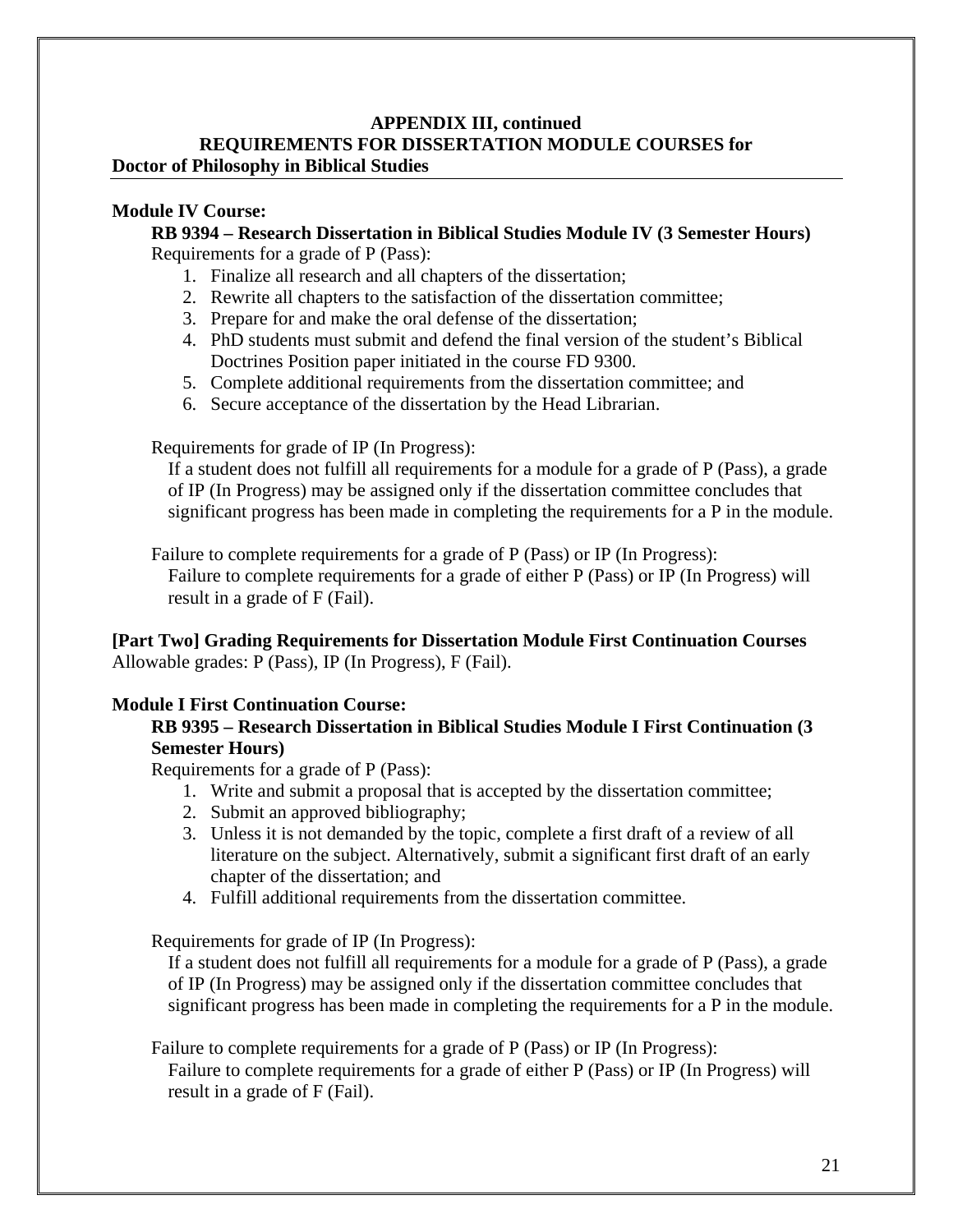#### **Module II First Continuation Course:**

#### **RB 9396 – Research Dissertation in Biblical Studies Module II First Continuation (3 Semester Hours)**

Requirements for a grade of P (Pass):

- 1. Complete first drafts of further chapters which will comprise approximately half of the final dissertation;
- 2. Complete additional requirements from the dissertation committee; and
- 3. Receive approval from the IRB for the research plan.

Requirements for grade of IP (In Progress):

If a student does not fulfill all requirements for a module for a grade of P (Pass), a grade of IP (In Progress) may be assigned only if the dissertation committee concludes that significant progress has been made in completing the requirements for a P in the module.

Failure to complete requirements for a grade of P (Pass) or IP (In Progress):

Failure to complete requirements for a grade of either P (Pass) or IP (In Progress) will result in a grade of F (Fail).

#### **Module III First Continuation Course:**

#### **RB 9397 – Research Dissertation in Biblical Studies Module III First Continuation (3 Semester Hours)**

Requirements for a grade of P (Pass):

- 1. Complete first drafts of further chapters which will comprise approximately half of the final dissertation;
- 2. Complete additional requirements from the dissertation committee;
- 3. Complete first drafts of all chapters except possibly the introduction and conclusion; and
- 4. Fulfill additional requirements of the dissertation committee.

Requirements for grade of IP (In Progress):

If a student does not fulfill all requirements for a module for a grade of P (Pass), a grade of IP (In Progress) may be assigned only if the dissertation committee concludes that significant progress has been made in completing the requirements for a P in the module.

Failure to complete requirements for a grade of P (Pass) or IP (In Progress):

Failure to complete requirements for a grade of either P (Pass) or IP (In Progress) will result in a grade of F (Fail).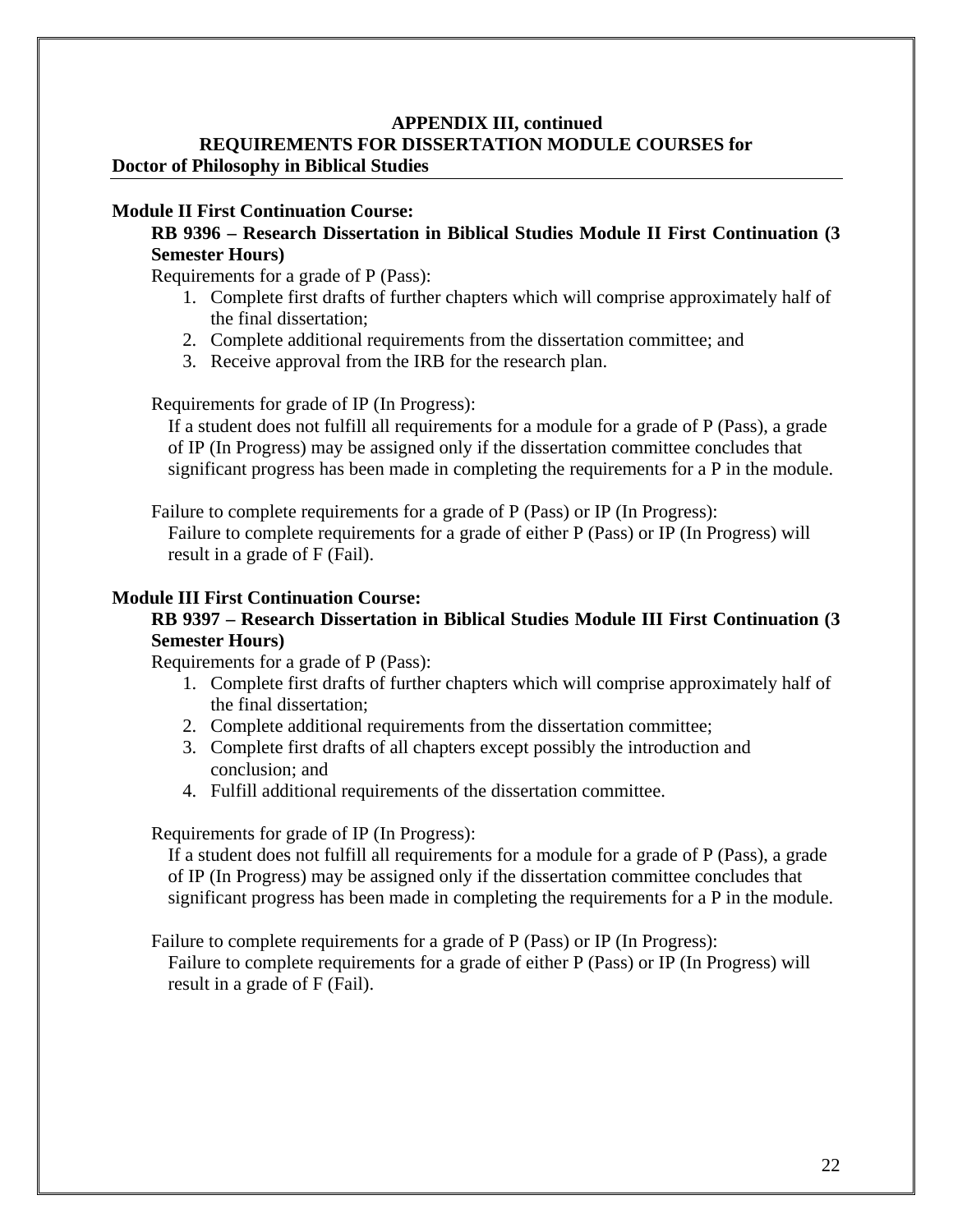#### **Module IV First Continuation Course:**

#### **RB 9398 – Research Dissertation in Biblical Studies Module IV First Continuation (3 Semester Hours)**

Requirements for a grade of P (Pass):

- 1. Finalize all research and all chapters of the dissertation;
- 2. Rewrite all chapters to the satisfaction of the dissertation committee;
- 3. Prepare for and make the oral defense of the dissertation;
- 4. Submit and defend the final version of the student's Biblical Doctrines Position paper initiated in the course FD 9300; and
- 5. Secure acceptance of the dissertation from the Head Librarian.

Requirements for grade of IP (In Progress):

If a student does not fulfill all requirements for a module for a grade of P (Pass), a grade of IP (In Progress) may be assigned only if the dissertation committee concludes that significant progress has been made in completing the requirements for a P in the module.

Failure to complete requirements for a grade of either P (Pass) or IP (In Progress): Failure to complete requirements for a grade of either P (Pass) or IP (In Progress) will result in a grade of F (Fail).

#### **[Part Three] Grading Requirements for Dissertation Module Second Continuation Courses** Allowable grades: P (Pass), F (Fail).

#### **Module I Second Continuation Course:**

#### **RB 9385 – Research Dissertation in Biblical Studies Module I Second Continuation (3 Semester Hours)**

Requirements for a grade of P (Pass):

- 1. Write and submit a proposal that is accepted by the dissertation committee;
- 2. Submit an approved bibliography;
- 3. Unless it is not demanded by the topic, complete a first draft of a review of all literature on the subject. Alternatively, submission of a significant first draft of an early chapter of the dissertation; and
- 4. Fulfill additional requirements from the dissertation committee.

Requirements for a grade of IP (In Progress):

The grade of IP (In Progress) is not allowed in Dissertation Module Second Continuation courses.

Failure to complete requirements for a grade of P (Pass):

Failure to complete requirements for a grade of P (Pass) will result in a grade of F (Fail).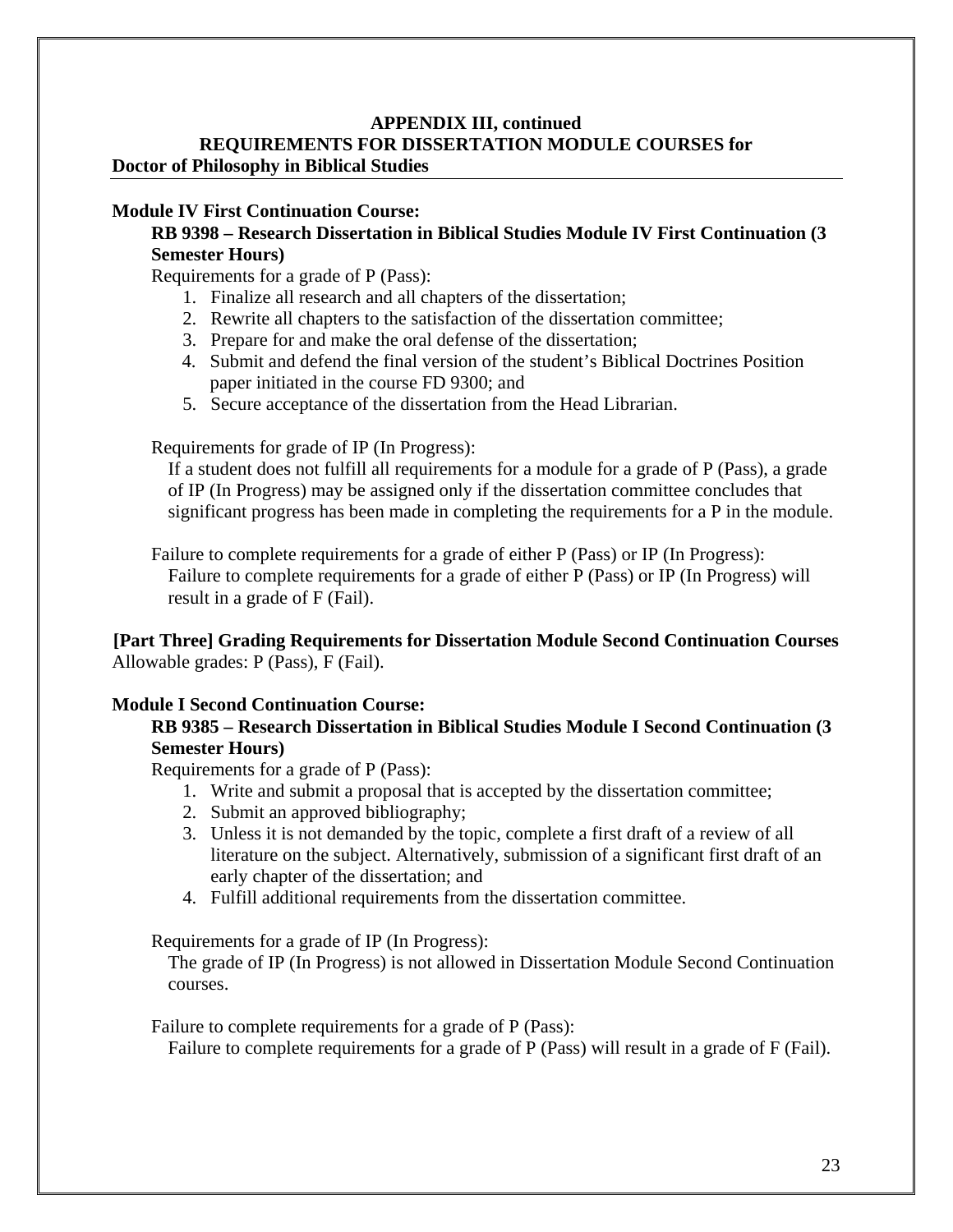#### **Module II Second Continuation Course:**

#### **RB 9386 – Research Dissertation in Biblical Studies Module II Second Continuation (3 Semester Hours)**

Requirements for a grade of P (Pass):

- 1. Complete first drafts of further chapters which will comprise approximately half of the final dissertation;
- 2. Complete additional requirements from the dissertation committee; and
- 3. Receive approval from the IRB for the research plan.

Requirements for a grade of IP (In Progress):

The grade of IP is not allowed in Dissertation Module Second Continuation courses.

Failure to complete requirements for a grade of P (Pass):

Failure to complete requirements for a grade of P (Pass) will result in a grade of F (Fail).

#### **Module III Second Continuation Course:**

#### **RB 9387 – Research Dissertation in Biblical Studies Module III Second Continuation (3 Semester Hours)**

Requirements for a grade of P (Pass):

- 1. Complete first drafts of all chapters except possibly the introduction and conclusion; and
- 2. Fulfill additional requirements from the dissertation committee.

Requirements for a grade of IP (In Progress):

The grade of IP (In Progress) is not allowed in Dissertation Module Second Continuation courses.

Failure to complete requirements for a grade of P (Pass):

Failure to complete requirements for a grade of P will result in a grade of F (Fail).

#### **Module IV Second Continuation Course:**

#### **RB 9388 - Research Dissertation in Biblical Studies Module IV Second Continuation (3 Semester Hours)**

- 1. Finalize all research and all chapters of the dissertation;
- 2. Rewrite all chapters to the satisfaction of the dissertation committee;
- 3. Prepare for and make the oral defense of the dissertation;
- 4. Submit and defend the final version of the student's Biblical Doctrines Position paper initiated in the course FD 9300;
- 5. Complete additional requirements from the dissertation committee; and
- 6. Secure acceptance of the dissertation from the Head Librarian.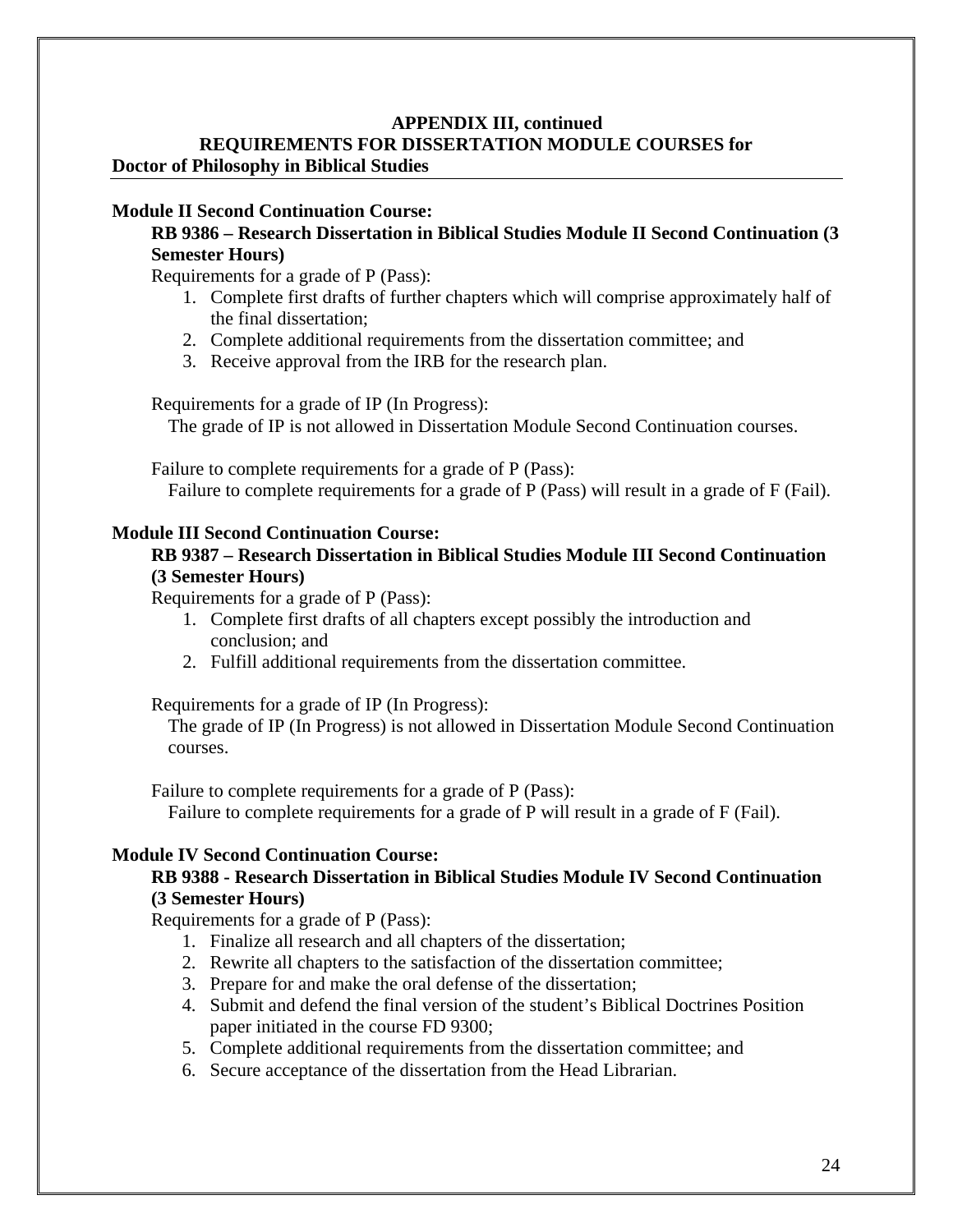Requirements for a grade of IP (In Progress):

The grade of IP (In Progress) is not allowed in Dissertation Module Second Continuation courses.

Failure to complete requirements for a grade of P (Pass): Failure to complete requirements for a grade of P (Pass) will result in a grade of F (Fail).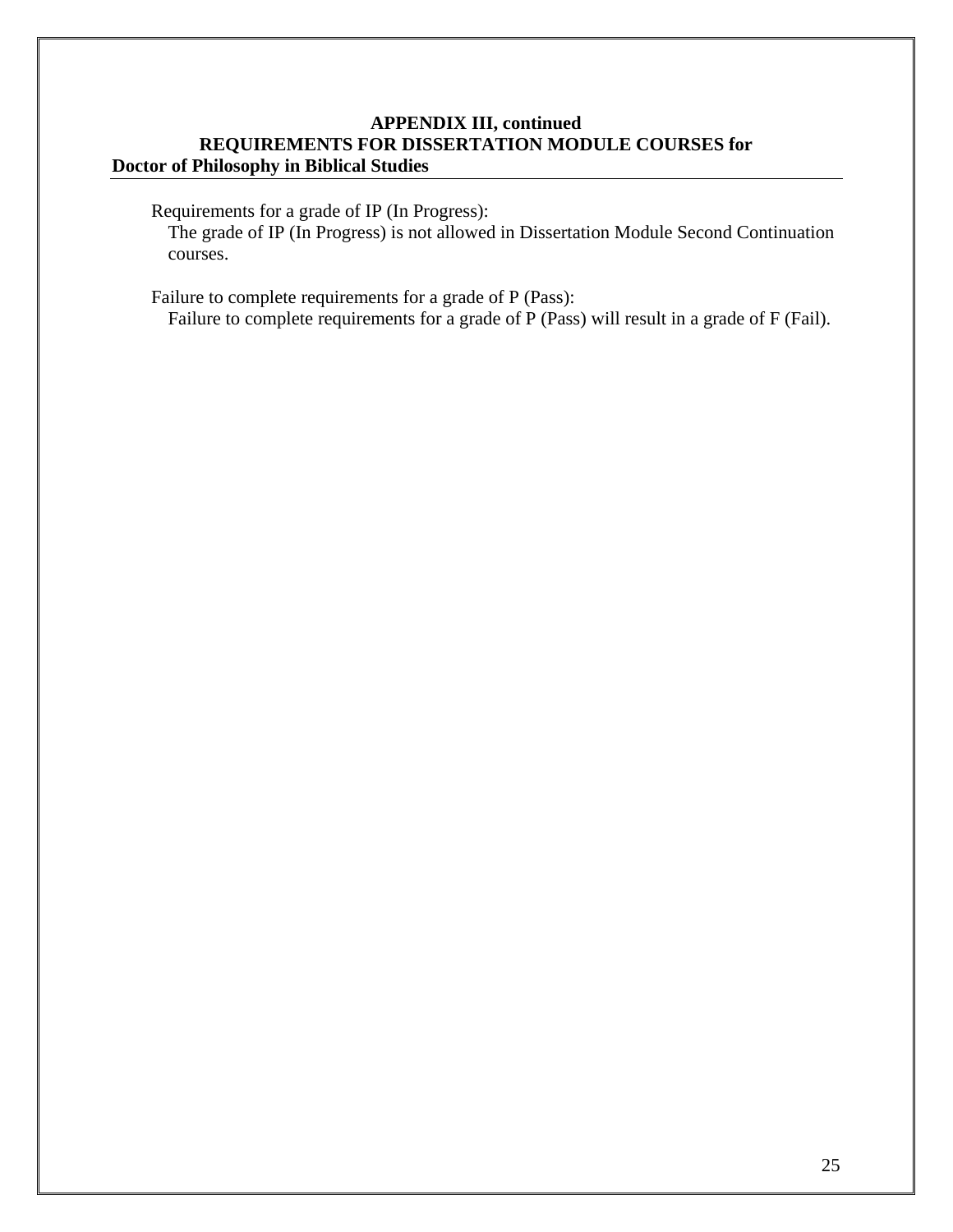#### **Requirements for Dissertation Module Courses**

The following outline identifies basic content requirements for the dissertation modules. A Historical Research Dissertation may have more chapters and may deviate from this prescribed pattern. The Dissertation committee may prescribe additional requirements for any or all modules. A quantitative dissertation must be written in third person. A qualitative dissertation may be written in first person.

Dissertation Module Requirements are presented in three parts:

**[Part One] Grading Requirements for Dissertation Module Courses** 

**[Part Two] Grading Requirements for Dissertation Module First Continuation Courses** 

**[Part Three] Grading Requirements for Dissertation Module Second Continuation Courses**

#### **[Part One]**

#### **Grading Requirements for Dissertation Module Courses**

Allowable grades: P (Pass), IP (In Progress), F (Fail).

#### **Module I Course:**

#### **RC 9391 – Research Dissertation in Counseling Module I (3 Semester Hours) or**

#### **RT 9391 – Research Dissertation in Marriage and Family Therapy Module I (3 Semester Hours)**

- 1. Complete Initial Review of Literature;
- 2. Complete Research Dissertation Prospectus or Proposal, which must include:
	- (a) Statement of the problem and sub-problems
	- (b) Statement of hypothesis or research questions
		- (i) (Quantitative dissertations) Statement of hypothesis
		- (ii) (Qualitative dissertations) Statement of research questions
	- (c) Statement of delimitations (what the research will not address)
	- (d) Statement of definitions of terms
	- (e) Statement of assumptions
	- (f) Statement of importance of study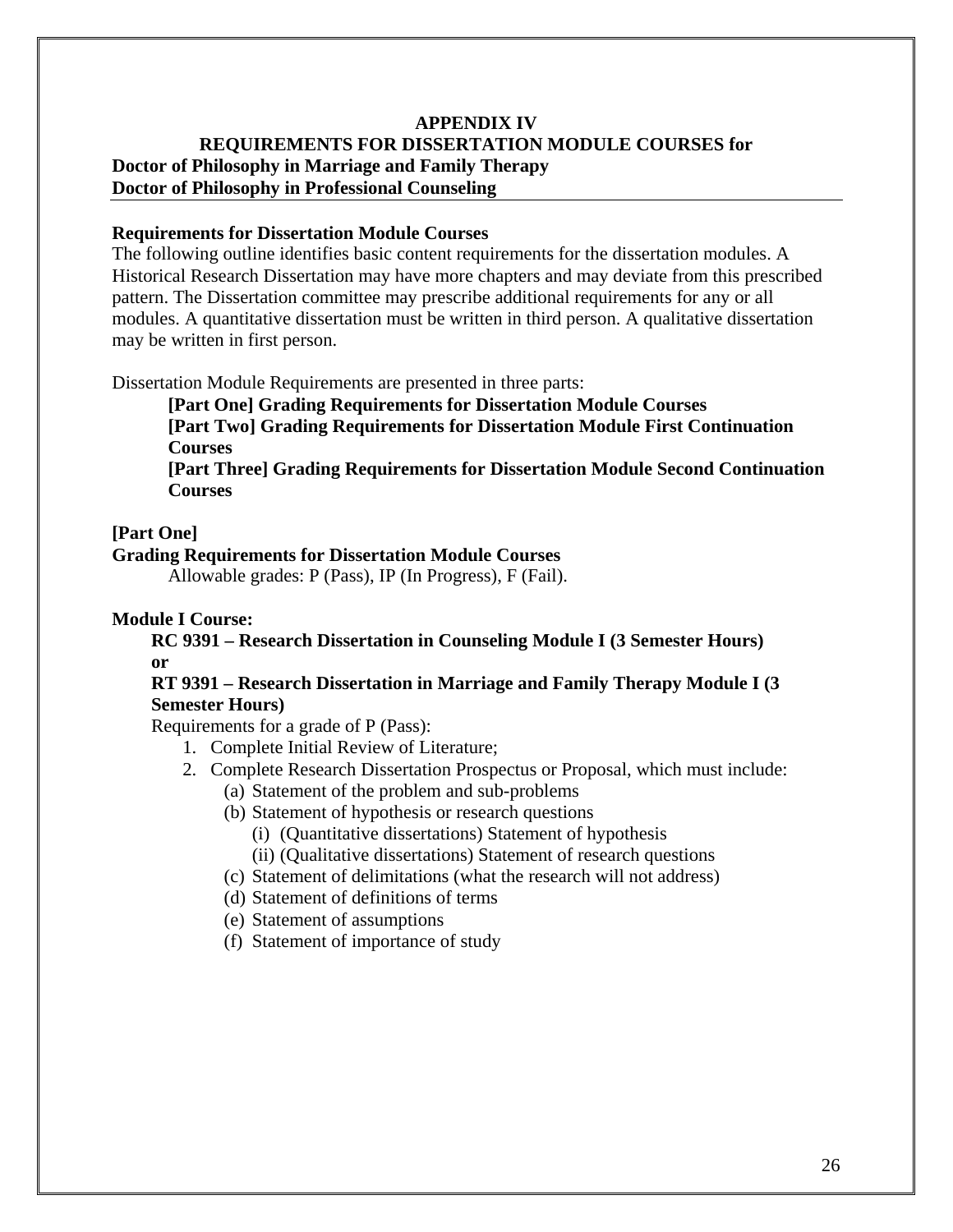- (g) (Qualitative dissertations) Statement of rationale for the selection of qualitative research methodology
- (h) (Qualitative dissertations) Statement of relationship of qualitative research methodology to research questions
- (i) (Qualitative dissertations) Statement of the Qualitative Researcher's sampling procedures
- (j) (Qualitative dissertations) Statement of how the Qualitative Researcher proposes to analyse the data (e.g., content analysis, thematic analysis, etc.)
- (k) (Qualitative dissertations) Statement of how the Qualitative Researcher will address trustworthiness and reliability (e.g., triangulation, member-checking, etc.)
- 3. Statement of organization (outline of all proposed chapters and subtopics); and
- 4. Fulfill additional requirements from the Committee.

Requirements for a grade of IP (In Progress):

- 1. Complete Initial Review of Literature; and
- 2. Fulfill additional requirements from the Committee.

Failure to complete requirements for a grade of P (Pass):

Failure to complete requirements for a grade of either P (Pass) or IP (In Progress) will result in a grade of F (Fail).

#### **Module II Course:**

**RC 9392 – Research Dissertation in Counseling Module II (3 Semester Hours) or**

#### **RT 9392 – Research Dissertation in Marriage and Family Therapy Module II (3 Semester Hours)**

- 1. Complete First Chapter of the research plan which must include:
	- a) Introduction
	- b) Need for Study
	- c) Statement of Problems and Sub-problems
	- d) Purpose of Study
	- e) Delimitations
	- f) Methodology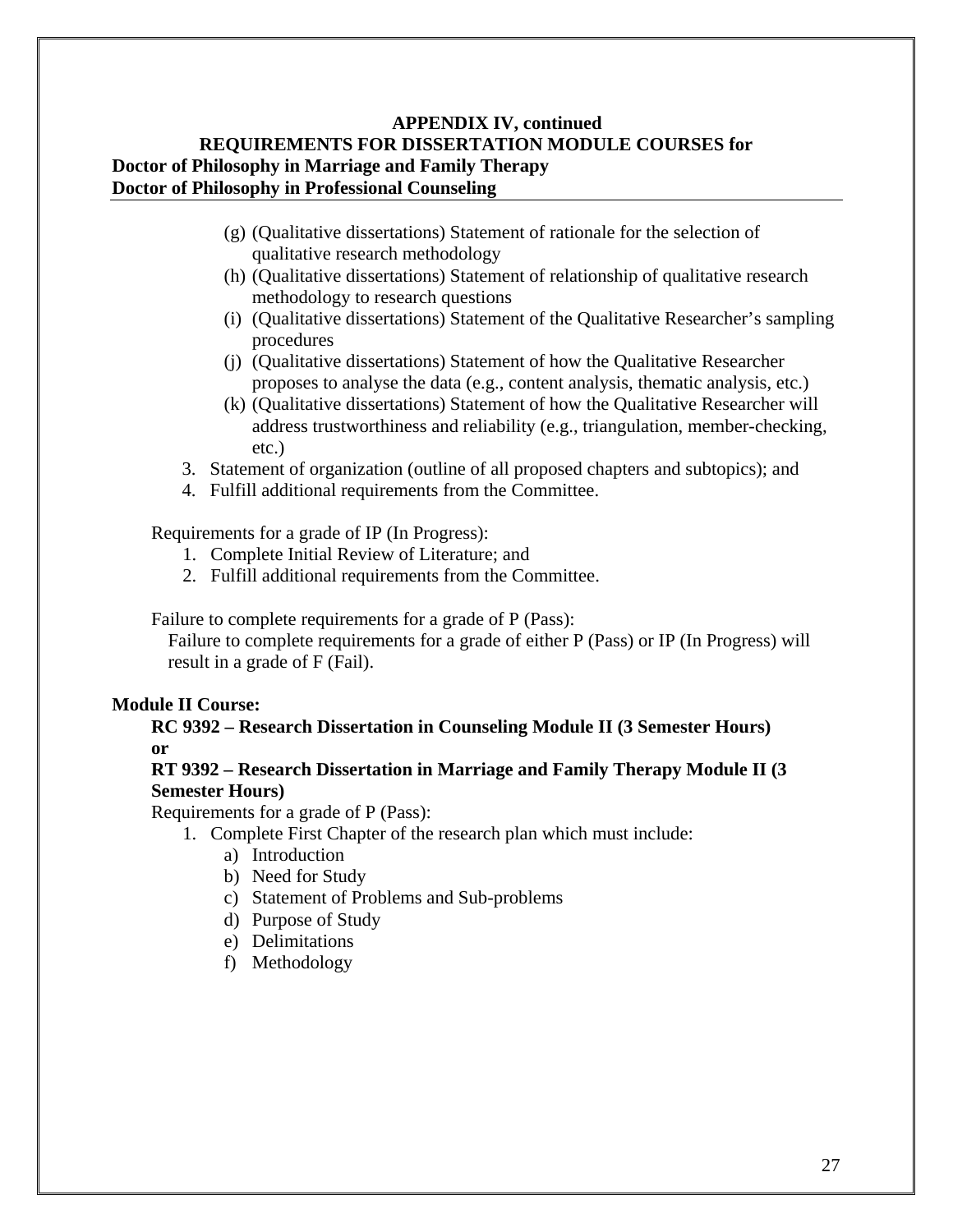- g) Definitions of Terms
- h) Organization;
- 2. Complete Second Chapter: a Review of Literature;
- 3. Complete Third Chapter: the Research Design Proposal, which must include:
	- a) Description of the research design
	- b) Sources and nature of data
	- c) Criteria for the admissibility of data
	- d) Identification of appropriate procedures for analysing data
	- e) Method of Collecting Data
	- f) Link data and research methodology;
- 4. Receive approval from the IRB for the research plan; and
- 5. Fulfill additional requirements from the Committee.

Requirements for a grade of IP (In Progress):

- 1. Complete two approved dissertation chapters; and
- 2. Fulfill additional requirements from the Committee.

Failure to complete requirements for a grade of P (Pass) or IP (In Progress):

Failure to complete requirements for a grade of either P (Pass) or IP (In Progress) will result in a grade of F (Fail).

#### **Module III Course:**

**RC 9393 – Research Dissertation in Counseling Module III (3 Semester Hours) or** 

#### **RT 9393 – Research Dissertation in Marriage and Family Therapy Module III Semester Hours)**

Requirements for a grade of P (Pass):

- 1. Document proof of implementation of research as defined in Chapter Three (including questionnaires, research data, etc.); and
- 2. Fulfill additional requirements from the Committee.

Requirements for a grade of IP (In Progress):

- 1. Secure approval of data collection procedures;
- 2. Begin research data collection; and
- 3. Fulfill additional requirements from the Committee.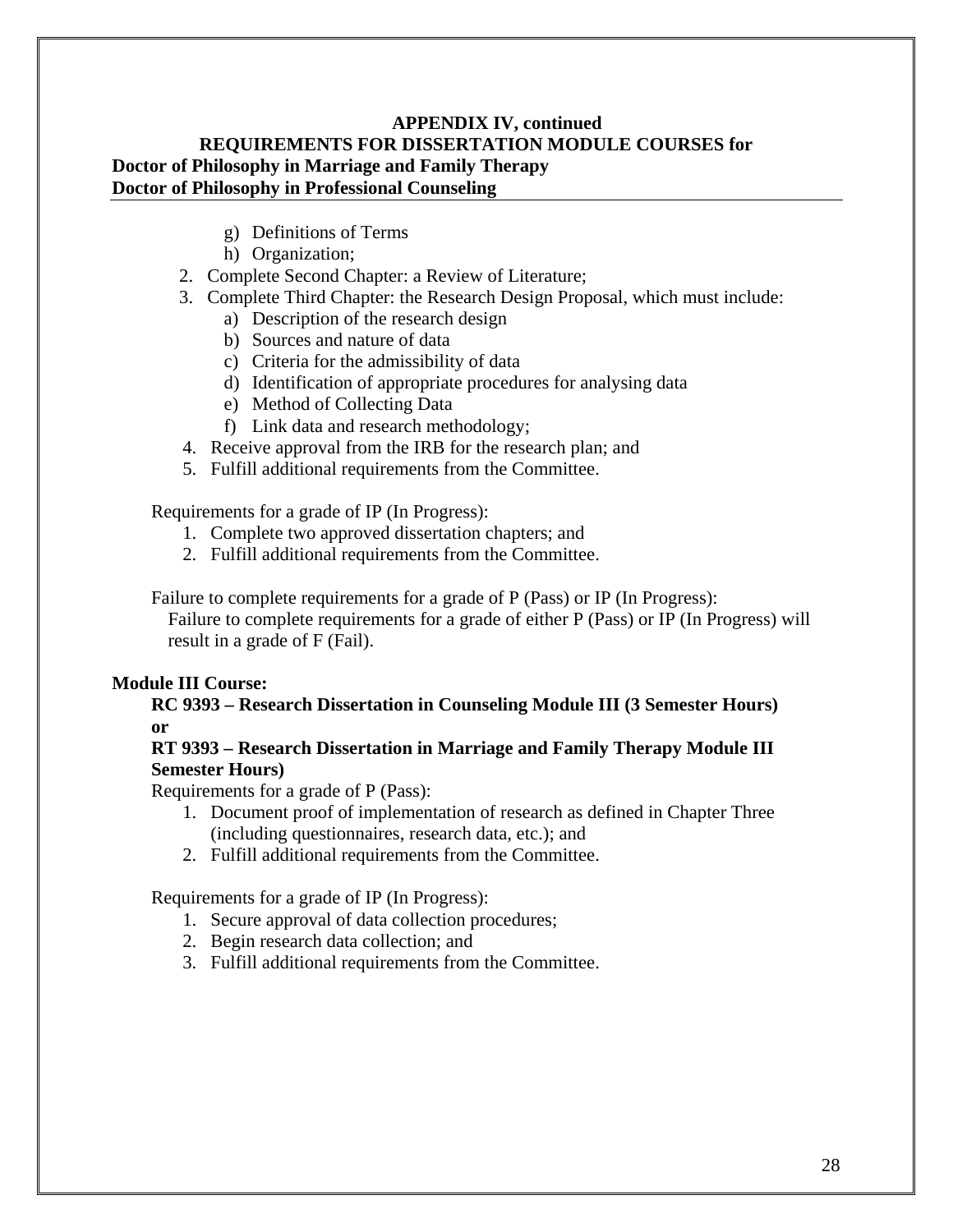Failure to complete requirements for a grade of P (Pass):

Failure to complete requirements for a grade of either P (Pass) or IP (in- progress) will result in a grade of F (Fail).

#### **Module IV Course:**

#### **RC 9394 – Research Dissertation in Counseling Module I First Continuation (3 Semester Hours)**

**or** 

#### **RT 9394 – Research Dissertation in Marriage and Family Therapy Module I First Continuation (3 Semester Hours)**

Requirements for a grade of P (Pass):

- 1. Complete Chapter 4 Reporting of Data;
- 2. Complete Chapter 5 Findings, Analysis, Interpretation, Conclusion and Summary of the Research Dissertation;
- 3. Fulfill additional requirements from the Committee;
- 4. Successfully defend of the Research Dissertation (conducted on the main campus);
- 5. Submit completed Research Dissertation; and
- 6. Secure acceptance of the dissertation by the Head Librarian.

Requirements for a grade of IP (In Progress):

- 1. Complete three approved chapters;
- 2. Complete collection of all research data; Receive approval of data analysis procedures and reporting formats; and
- 3. Fulfill additional requirements from the Committee.

Failure to complete requirements for a grade of either P (Pass) or IP (In Progress) will result in a grade of F (Fail).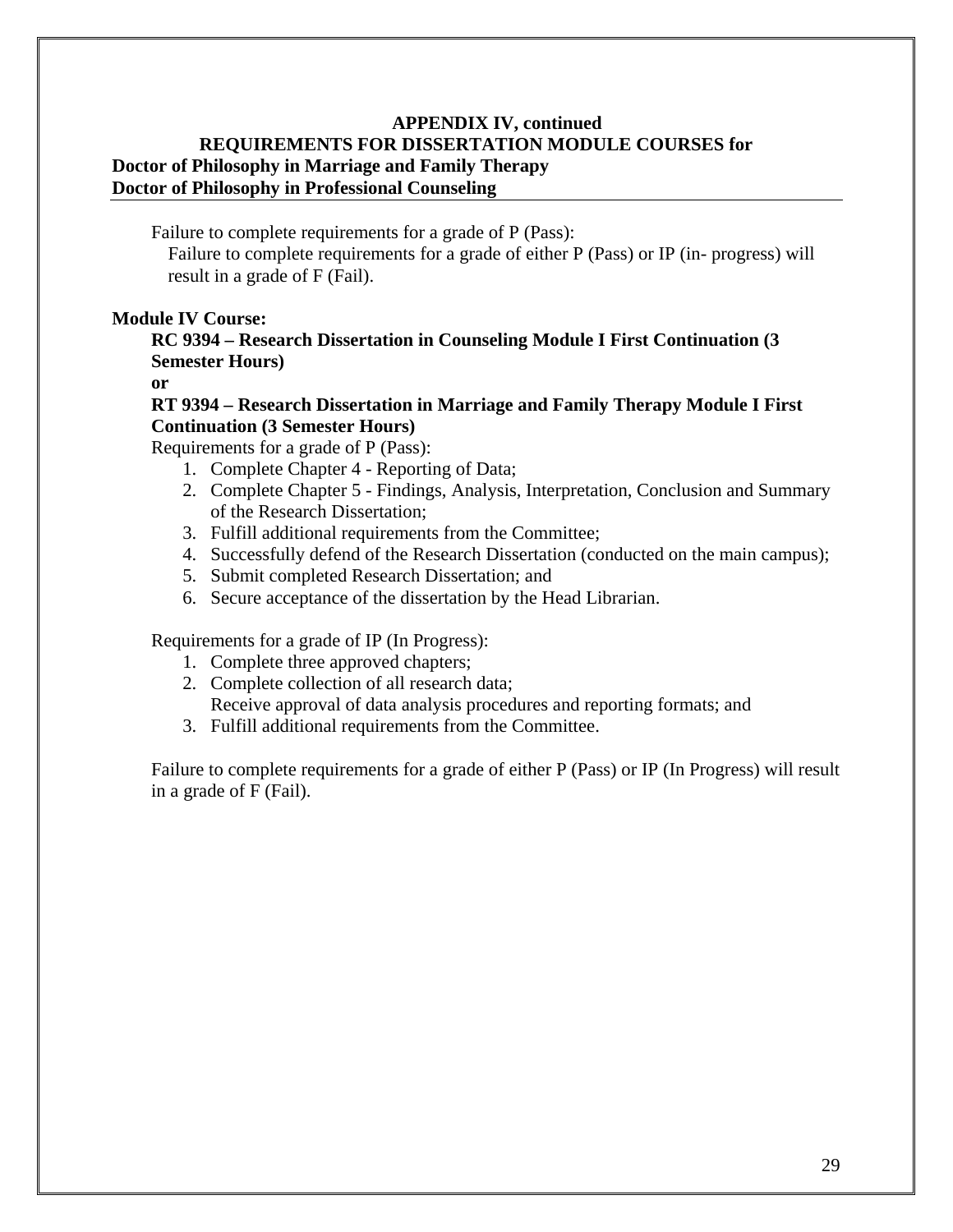#### [**Part Two]**

**Grading Requirements for Dissertation Module First Continuation Courses** Allowable grades: P (Pass), IP (In Progress), F (Fail).

#### **Module I First Continuation Course:**

**RC 9397 – Research Dissertation in Counseling Module III First Continuation (3 Semester Hours)**

**or**

#### **RT 9397 – Research Dissertation in Marriage and Family Therapy Module III First Continuation (3 Semester Hours)**

- 1. Complete Initial Review of Literature;
- 2. Complete Research Dissertation Prospectus or Proposal, which must include:
	- a. Statement of the problem and sub-problems
	- b. Statement of hypothesis or research questions
		- (1). (Quantitative dissertations) Statement of hypothesis
		- (2). **(**Qualitative dissertations) Statement of research questions
	- c. Statement of delimitations (what the research will not address)
	- d. Statement of definitions of terms
	- e. Statement of assumptions
	- f. Statement of importance of study
	- g. (Qualitative dissertations) Statement of rationale for the selection of qualitative research methodology
	- h. (Qualitative dissertations) Statement of relationship of qualitative research methodology to research questions
	- i. (Qualitative dissertations) Statement of the Qualitative Researcher's sampling procedures
	- j. (Qualitative dissertations) Statement of how the Qualitative Researcher proposes to analyse the data (e.g., content analysis, thematic analysis, etc.)
	- k. (Qualitative dissertations) Statement of how the Qualitative Researcher will address trustworthiness and reliability (e.g., triangulation, member-checking, etc.)
	- l. Statement of organization (outline of all proposed chapters and subtopics); and
- 3. Fulfill additional requirements from the Committee.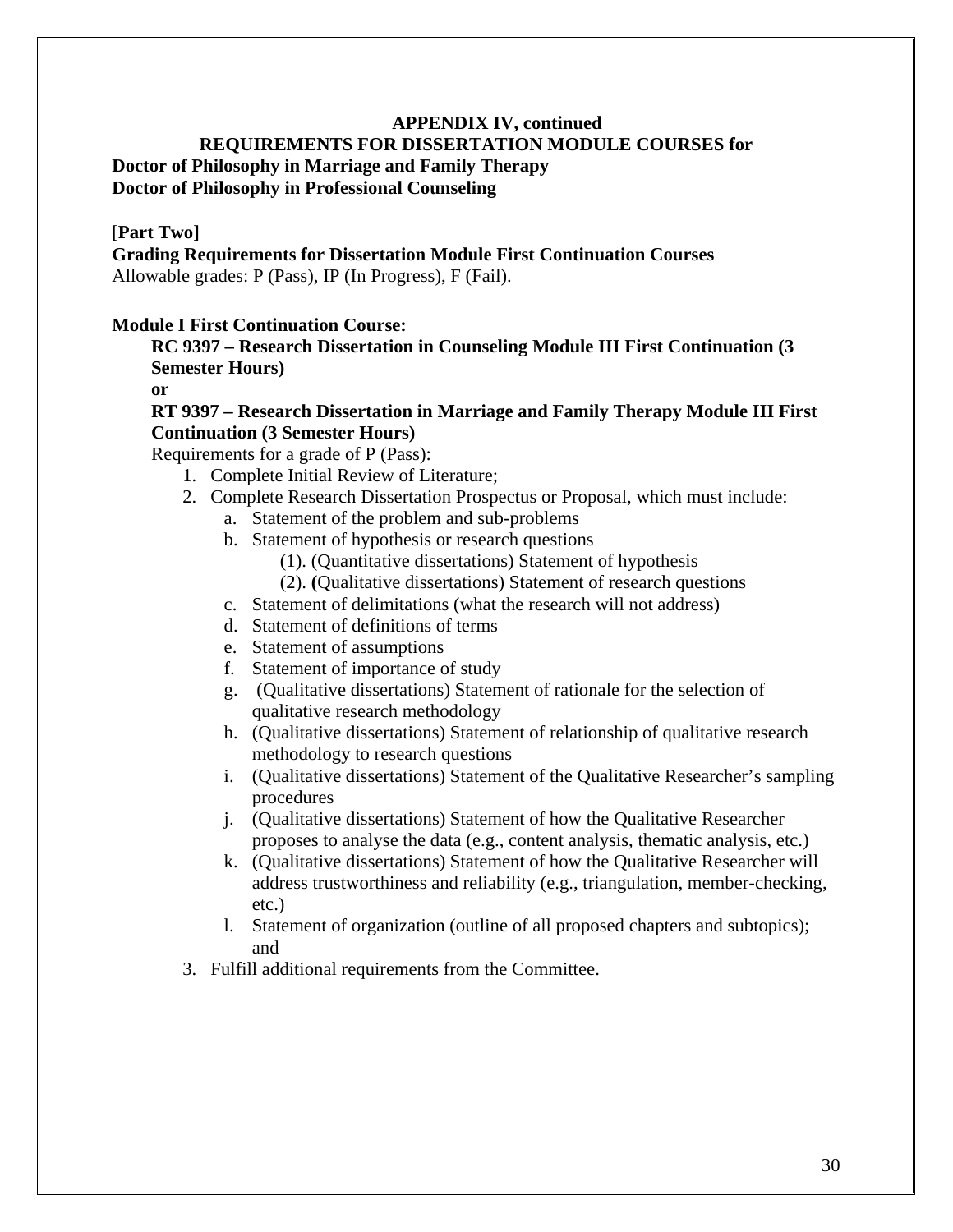Requirements for a grade of IP (In Progress):

- 1. Complete Initial Review of Literature;
- 2. Completed a significant portion of the Research Dissertation Prospectus or Proposal, which must include:
	- a. Statement of the problem and sub-problems
	- b. Statement of hypothesis or research questions
		- (i) (Quantitative dissertations) Statement of hypothesis
		- (ii) (Qualitative dissertations) Statement of research questions
	- c. Statement of delimitations (what the research will not address)
	- d. Statement of definitions of terms
	- e. Statement of assumptions
	- f. Statement of importance of study
	- g. Statement of selection of qualitative research methodology
	- h. Statement of relationship of qualitative research methodology to research questions
	- i. Statement of the Qualitative Researcher's sampling procedures
	- j. Statement of how the Qualitative Researcher proposes to analyze the data (e.g., content analysis, thematic analysis, etc.)
	- k. Statement of how the Qualitative Researcher will address trustworthiness and reliability (e.g., triangulation, member-checking, etc.)
	- l. Statement of organization (outline of all proposed chapters and subtopics); and
- 3. Fulfill additional requirements from the Committee.

Failure to complete requirements for a grade of P (Pass) or IP (In Progress):

Failure to complete requirements for a grade of either P (Pass) or IP (In Progress) will result in a grade of F (Fail).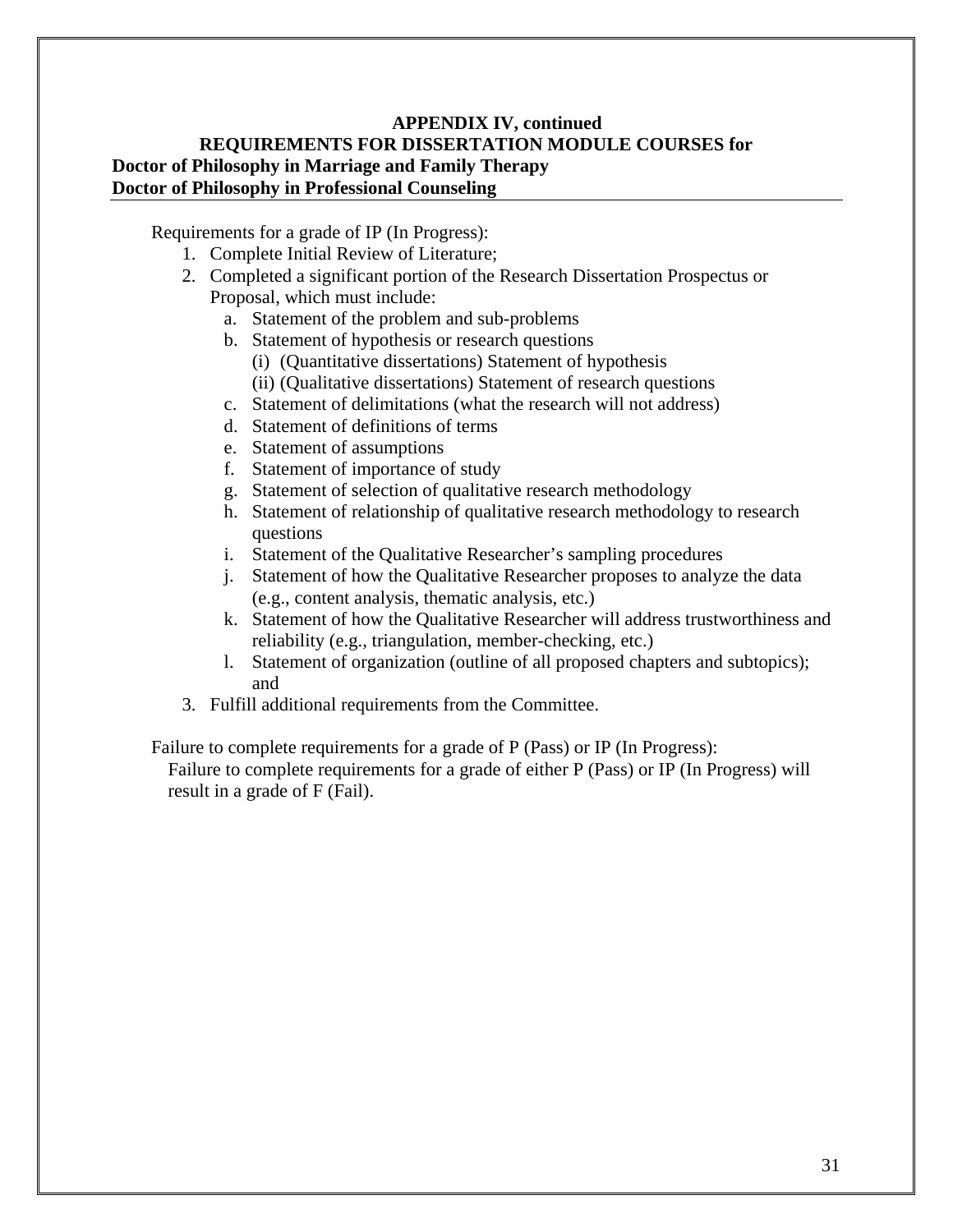#### **Module II First Continuation Course:**

**RC 9395 – Research Dissertation in Counseling Module II First Continuation (3 Semester Hours)**

**or**

#### **RT 9396 – Research Dissertation in Marriage and Family Therapy Module II First Continuation (3 Semester Hours)**

Requirements for a grade of P (Pass):

- 1. Complete First Chapter of the research plan which must include:
	- a. Introduction
	- b. Need for Study
	- c. Statement of Problems and Sub-problems
	- d. Purpose of Study
	- e. Delimitations
	- f. Methodology
	- g. Definitions of Terms
	- h. Organization;
- 2. Complete Second Chapter: a Review of Literature;
- 3. Complete Third Chapter: the Research Design Proposal, which must include:
	- a. Description of the research design
	- b. Sources and nature of data
	- c. Criteria for the admissibility of data
	- d. Identification of appropriate procedures for analyzing data.
	- e. Method of Collecting Data
	- f. Link data and research methodology;
- 4. Receive approval from the IRB for the research plan; and
- 5. Fulfill additional requirements from the Committee.

Requirements for a grade of IP (In Progress):

- 1. Complete First Chapter;
- 2. Complete Second Chapter, a Review of Literature;
- 3. Complete Third Chapter (Except for Committee recommended changes); and
- 4. Fulfill additional requirements from the Committee.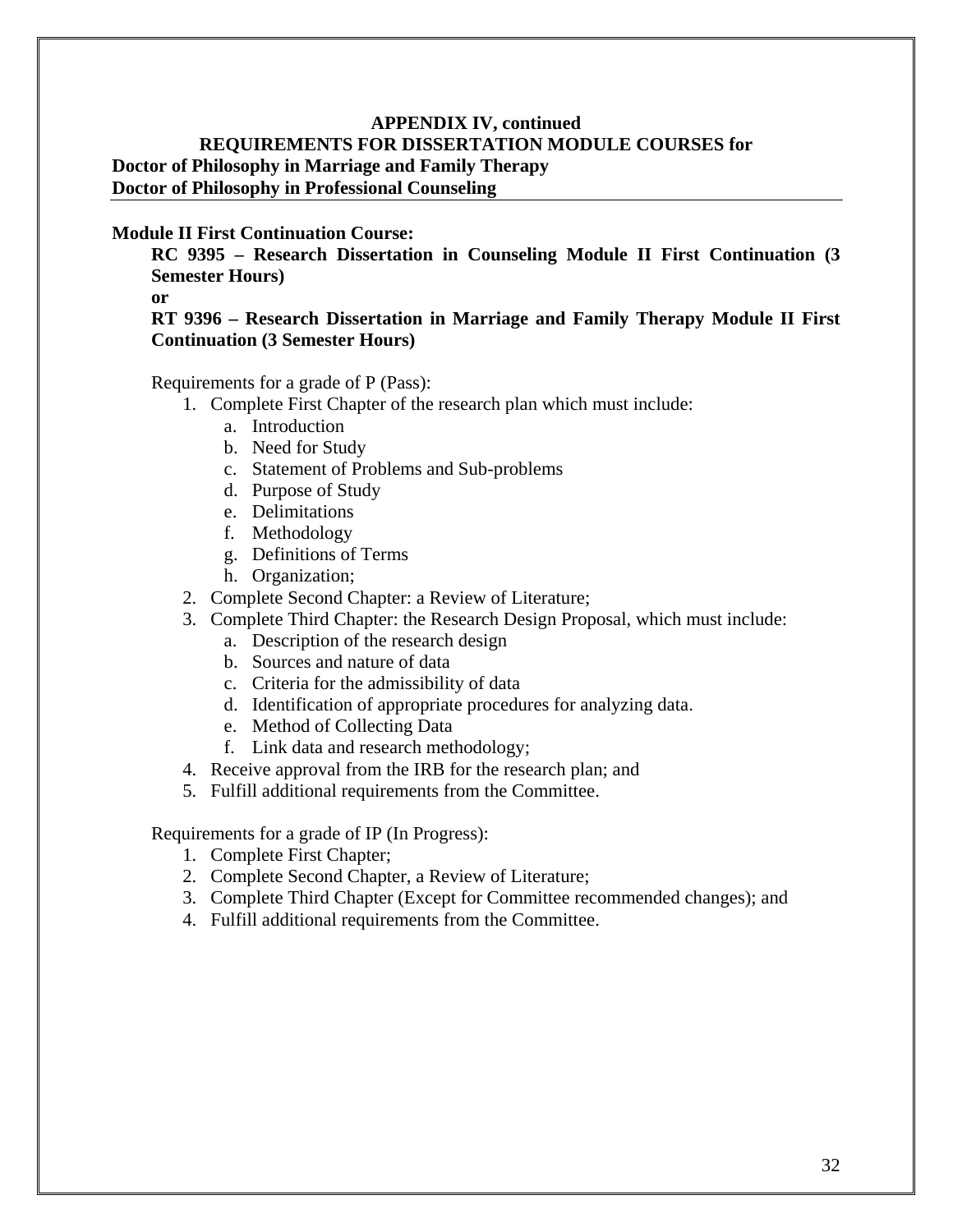Failure to complete requirements for a grade of P (Pass) or IP (In Progress): Failure to complete requirements for a grade of either P (Pass) or IP (In Progress) will result in a grade of F (Fail).

#### **Module III First Continuation Course:**

**RC 9396 – Research Dissertation in Counseling Module III First Continuation (3 Semester Hours)**

**or**

**RT 9397 – Research Dissertation in Marriage and Family Therapy Module III First Continuation (3 Semester Hours)**

Requirements for a grade of P (Pass):

- 1. Document implementation of research as defined in Chapter Three (including questionnaires, research data, etc.); and
- 2. Fulfill additional requirements from the Committee.

Requirements for a grade of IP (In Progress):

- 1. Complete three chapters;
- 2. Collect substantial data; and
- 3. Fulfill additional requirements from the Committee.

Failure to complete requirements for a grade of P (Pass) or IP (In Progress):

Failure to complete requirements for a grade of either P (Pass) or IP (In Progress) will result in a grade of F (Fail).

#### **Module IV First Continuation Course:**

**RC 9398 – Research Dissertation in Counseling Module IV First Continuation (3 Semester Hours)** 

**or** 

**RT 9398 – Research Dissertation in Marriage and Family Therapy Module IV First Continuation (3 Semester Hours)**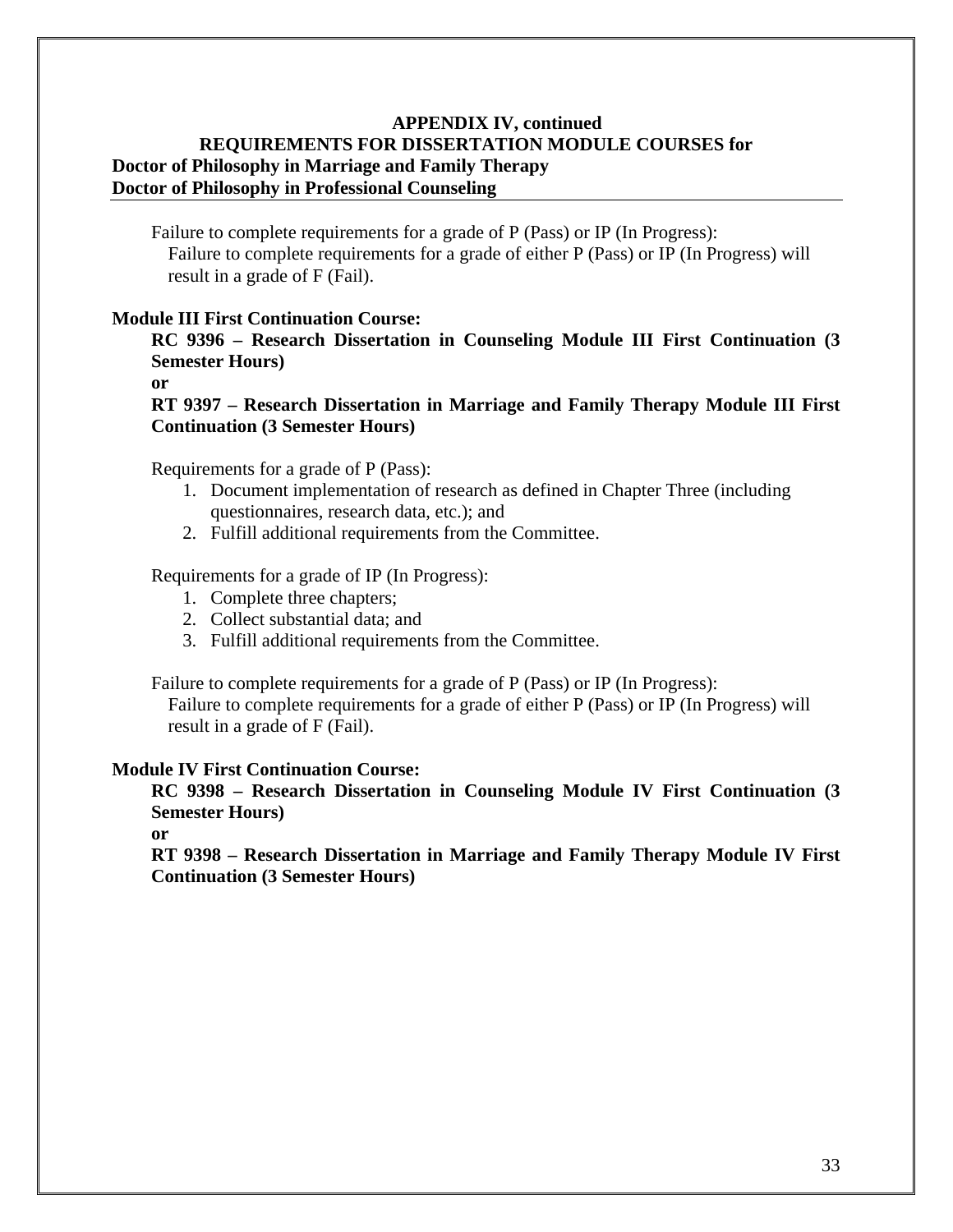Requirements for a grade of P (Pass):

- 1. Complete Chapter 4 Reporting of Data;
- 2. Complete Chapter 5 Findings, Analysis, Interpretation, Conclusion and Summary of the Research Dissertation;
- 3. Fulfill additional requirements from the Committee;
- 4. Successfully defend of the Research Dissertation **(**conducted on the main campus);
- 5. Submit completed Research Dissertation; and
- 6. Secure acceptance of the dissertation by the Head Librarian.

Requirements for a grade of IP (In Progress):

- 1. Completed all chapters of the dissertation; and
- 2. Fulfill additional requirements from the Committee.

Failure to complete requirements for a grade of P (Pass) or IP (In Progress):

Failure to complete requirements for a grade of either P (Pass) or IP (In Progress) will result in a grade of F (Fail).

#### **[Part Three]**

**Requirements for Completion of Dissertation Module Second Continuation Courses** Allowable grades: P (Pass), F (Fail)

#### **Module I Second Continuation Course:**

**RC 9385 – Research Dissertation in Counseling Module I Second Continuation (3 Semester Hours)** 

**or** 

**RT 9385 – Research Dissertation in Marriage and Family Therapy Module I Second Continuation (3 Semester Hours)** 

- 1. Complete Initial Review of Literature;
- 2. Complete Research Dissertation Prospectus or Proposal, which must include:
	- a. Statement of the problem and sub-problems
	- b. Statement of hypothesis or research questions
		- i. (Quantitative dissertations) Statement of hypothesis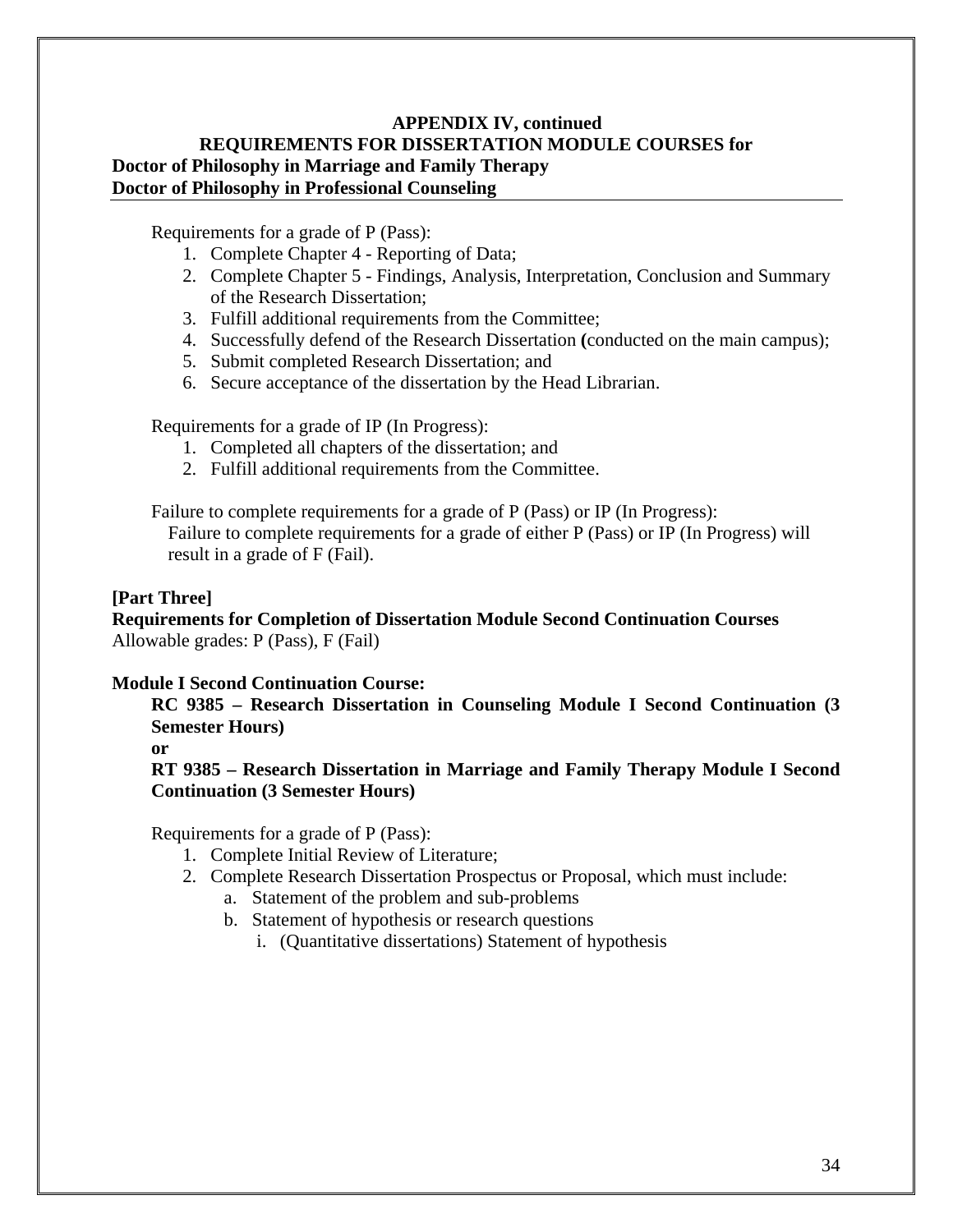- ii. (Qualitative dissertations) Statement of research questions
- c. Statement of delimitations (what the research will not address)
- d. (Qualitative dissertations) Statement of relationship of qualitative research methodology to research questions
- e. (Qualitative dissertations) Statement of the Qualitative Researcher's sampling procedures
- f. (Qualitative dissertations) Statement of how the Qualitative Researcher proposes to analyse the data (e.g., content analysis, thematic analysis, etc.)
- g. (Qualitative dissertations) Statement of how the Qualitative Researcher will address trustworthiness and reliability (e.g., triangulation, member checking, etc.)
- h. Statement of organization (outline of all proposed chapters and subtopics); and
- 3. Fulfill additional requirements from the Committee.

Requirements for a grade of IP (In Progress):

IP (In Progress) is not allowed in Dissertation Module Second Continuation courses.

Failure to complete requirements for a grade of P (Pass):

Failure to complete requirements for a grade of P (Pass) will result in a grade of F (Fail).

#### **Module II Second Continuation Course:**

**RC 9386 – Research Dissertation in Counseling Module II Second Continuation (3 Semester Hours)** 

#### **or**

**RT 9386 – Research Dissertation in Marriage and Family Therapy Module II Second Continuation (3 Semester Hours)** 

- 1. Complete First Chapter of the research plan, which must include:
	- a. Introduction
	- b. Need for Study
	- c. Statement of Problems and Sub-problems
	- d. Purpose of Study
	- e. Delimitations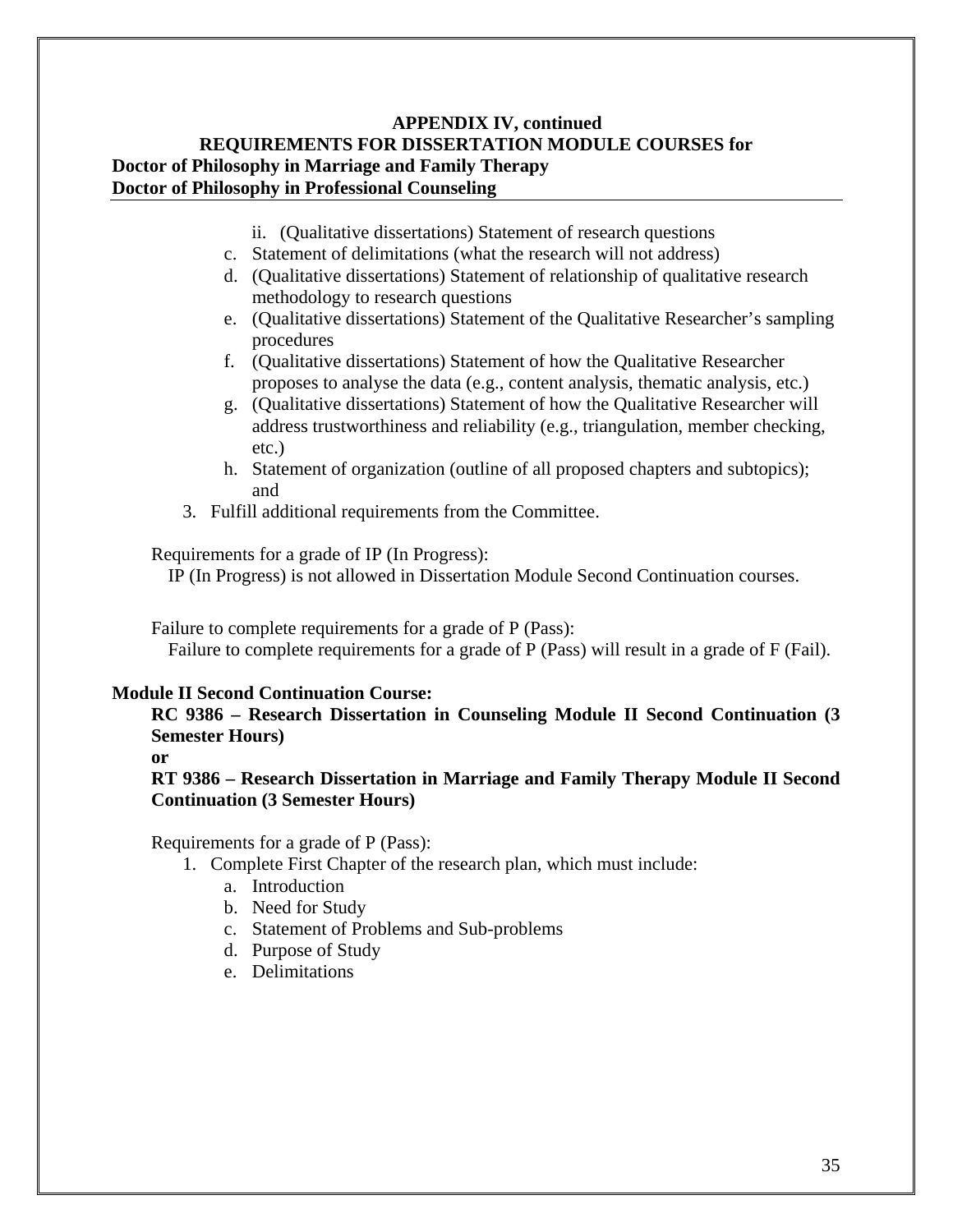- f. Methodology
- g. Definitions of Terms
- h. Organization;
- 2. Complete Second Chapter: a Review of Literature;
- 3. Complete Third Chapter: the Research Design Proposal, which must include:
	- a. Description of the research design
	- b. Sources and nature of data
	- c. Criteria for the admissibility of data
	- d. Identification of appropriate procedures for analysing data.
	- e. Method of Collecting Data
	- f. Link data and research methodology;
- 4. Secure approval from the IRB for the research plan; and
- 5. Fulfill additional requirements from the Committee

Requirements for a grade of IP (In Progress):

IP (In Progress) is not allowed in Dissertation Module Second Continuation courses.

Failure to complete requirements for a grade of P (Pass):

Failure to complete requirements for a grade of P (Pass) will result in a grade of F (Fail).

#### **Module III Second Continuation Course:**

#### **RC 9387 – Research Dissertation in Counseling Module III Second Continuation (3 Semester Hours)**

**or** 

#### **RT 9387 – Research Dissertation in Marriage and Family Therapy Module III Second Continuation (3 Semester Hours)**

- 1. Documented proof of implementation of research as defined in Chapter Three (including questionnaires, research data, etc.); and
- 2. Fulfill additional requirements from the Committee.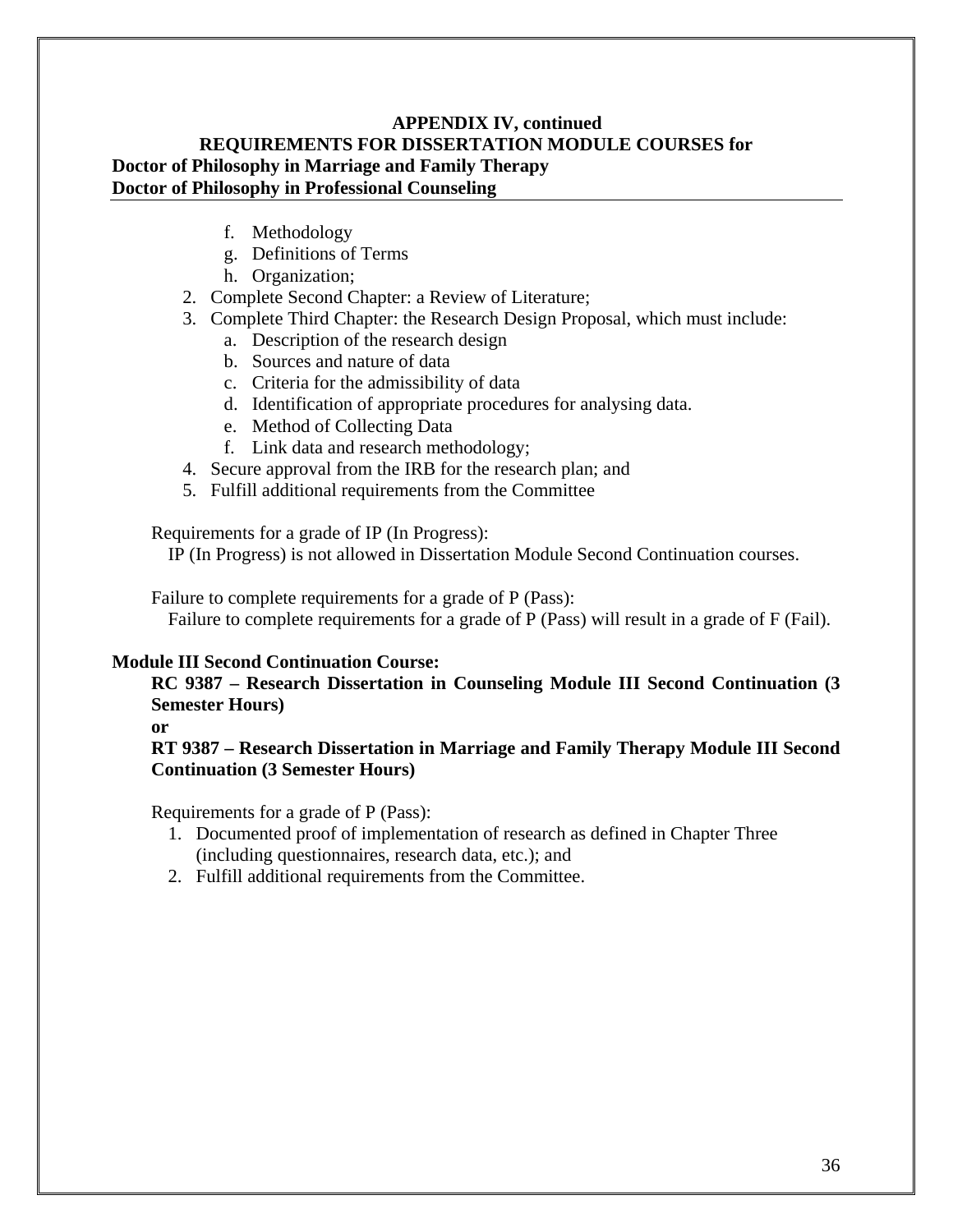Requirements for a grade of IP (In Progress):

IP (In Progress) is not allowed in Dissertation Module Second Continuation courses.

Failure to complete requirements for a grade of P (Pass): Failure to complete requirements for a grade of P (Pass) will result in a grade of F (Fail).

#### **Module IV Second Continuation Course:**

**RC 9388 – Research Dissertation in Counseling Module IV Second Continuation (3 Semester Hours)** 

**or** 

**RT 9388 – Research Dissertation in Marriage and Family Therapy Module IV Second Continuation (3 Semester Hours)** 

Requirements for a grade of P (Pass):

- 1. Complete Chapter 4 Reporting of Data;
- 2. Complete Chapter 5 Findings, Analysis, Interpretation, Conclusion and Summary of the Research Dissertation;
- 3. Fulfill additional requirements from the Committee;
- 4. Successfully defend of the Research Dissertation **(**conducted on the main campus);
- 5. Submit completed Research Dissertation; and
- 6. Secure acceptance of the dissertation by the Head Librarian.

Requirements for a grade of IP (In Progress):

IP (In Progress) is not allowed in Dissertation Module Second Continuation courses.

Failure to complete requirements for a grade of P (Pass):

Failure to complete requirements for a grade of P (Pass) will result in a grade of F (Fail).

#### **End of Dissertation Module Requirements**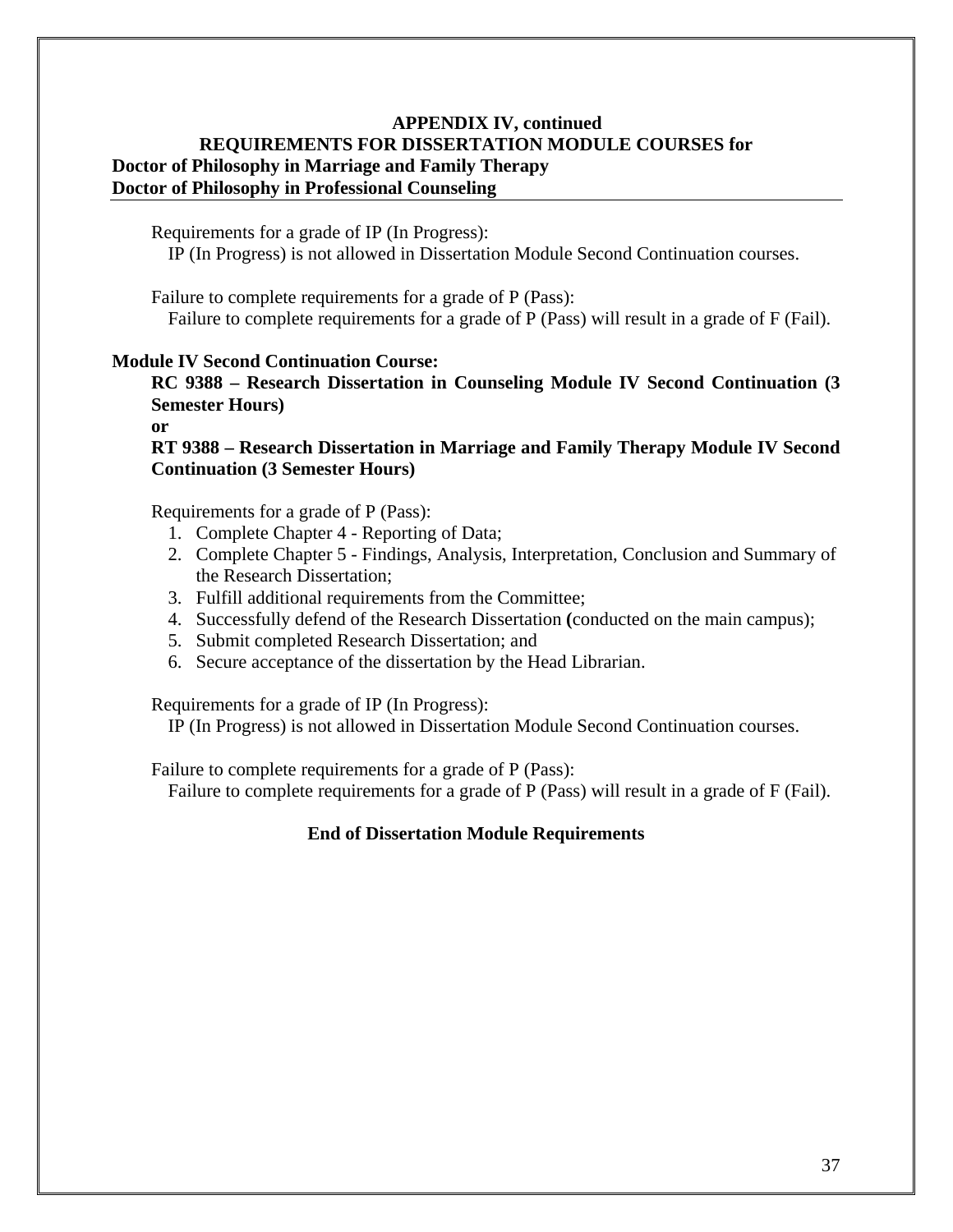#### **APPENDIX V AMRIDGE UNIVERSITY RULES FOR PREPARING THE DISSERTATION FOR SUBMISSION TO THE LIBRARY**

#### **Style**

- 1. The writing style of the dissertation shall comply with style manual specified for the specific school.
- 2. Documentation standards shall follow the style manual specified for the specific school.

#### **Printing**

- 1. Printing guidelines specify better quality print (not dot matrix), 12-point type in a standard or executive style font.
- 2. Paper quality for all final copies shall meet the following criteria: white (not bleached), 20-pound stock, acid free, bond or writing weight, in a woven or smooth finish, with 25% or more cotton-rag content, and 86 or higher brightness. Erasable bond is unacceptable. It is also recommended that the rag content of the paper be watermarked on the sheets as such. The library reserves the right to reject any dissertation that appears to be copied on an inappropriate type of paper.
- 3. Remove running head.

#### **Binding and Microfilming**

- 1. Dissertation requirements are not fulfilled until the required copies of the dissertation have been submitted to and accepted by the Head Librarian of the Southern Christian University Library at Amridge University. This acceptance requires compliance with **APPENDIX V, AMRIDGE UNIVERSITY RULES FOR PREPARING THE DISSERTATION FOR SUBMISSION TO THE LIBRARY**.
- 2. The student shall submit three (3) paper copies of the dissertation to be distributed as follows: two bound copies for circulation at Amridge University Library and one for the candidate. A fourth copy of the dissertation must be delivered electronically (contact the library for details). The electronic copy will be used by Proquest/UMI (an organization that microfilms, digitizes, and publishes dissertations) for the purposes of publication, preservation and promoting scholarship.
- 3. Blank rag sheets must be in place (one in front and one in back) for all paper copies.
- 4. All paper copies must be signed off completely by all parties involved and the signature pages must be inserted in the copies prior to delivery to the library. This includes the Dissertation Committee Acceptance page and the Copying Agreement Page. These pages must be on the correct type paper specified for the rest of the dissertation. It is the responsibility of the student to make arrangements with the committee to have all appropriate pages signed. The library will not accept unsigned dissertations. When sending the copies of the dissertation to the library, the student must also include a separate copy of the sign-off sheet on Module IV.
- 5. The deadline for submitting the required copies of the dissertation to be bound is April  $20<sup>th</sup>$  before graduation.
- 6. For microfilming and general archiving of the electronic copy, the candidate shall pay all appropriate fees for this service and sign all appropriate documentation. The student must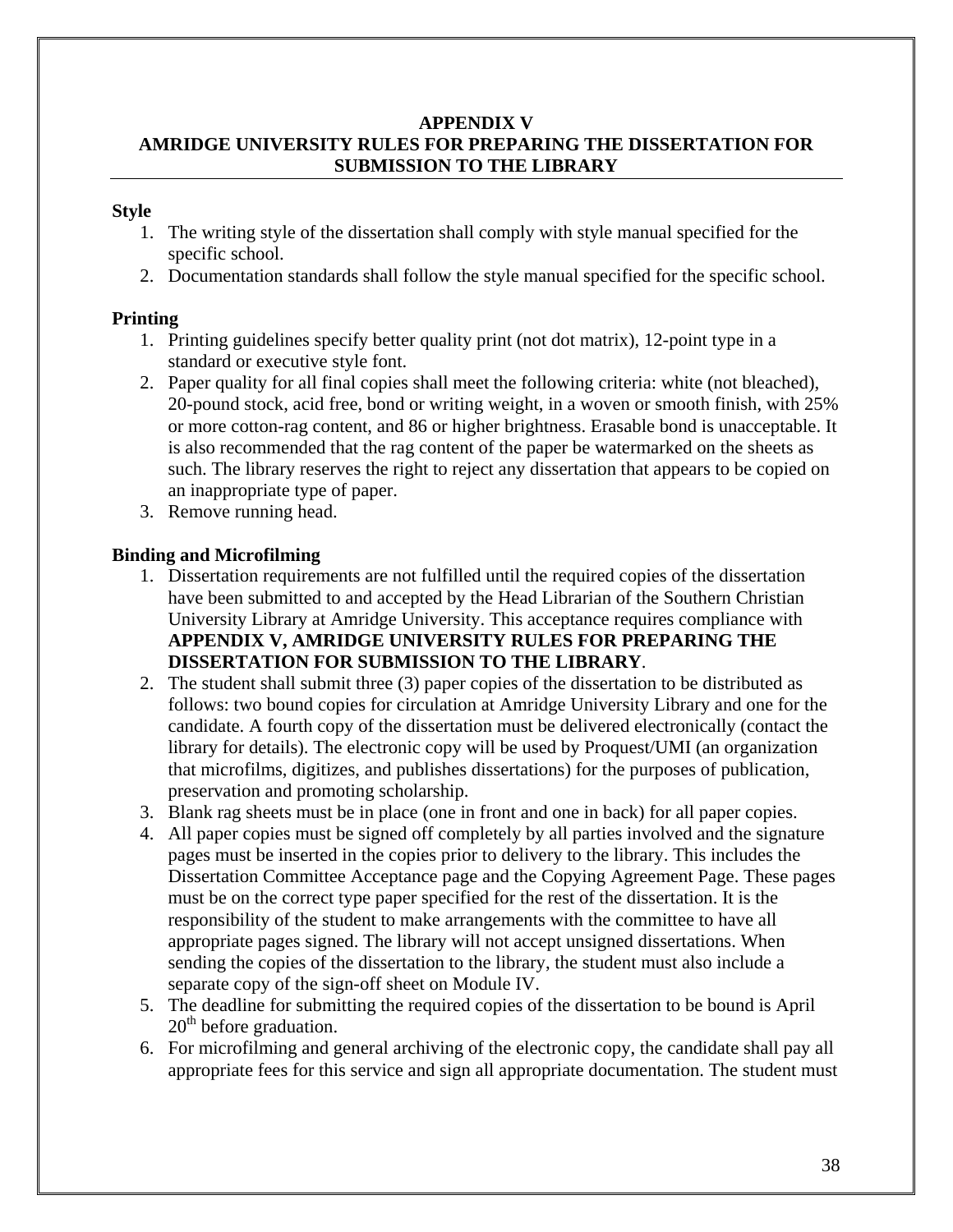complete both sides of the Microfilm Distribution Agreement and a Copyright Registration Information Section, which are attached.

- 7. It is the responsibility of the candidate to secure his or her personal copy/copies of the bound dissertation once they have been returned from the bindery. The candidate may pick up the bound dissertation(s) in person at the Library or he or she may contact the Library to arrange postal delivery.
- 8. The library will not bind extra copies of a dissertation beyond what is specified in this manual. If the student wants additional bound copies, he or she must make his or her own arrangements with a bindery.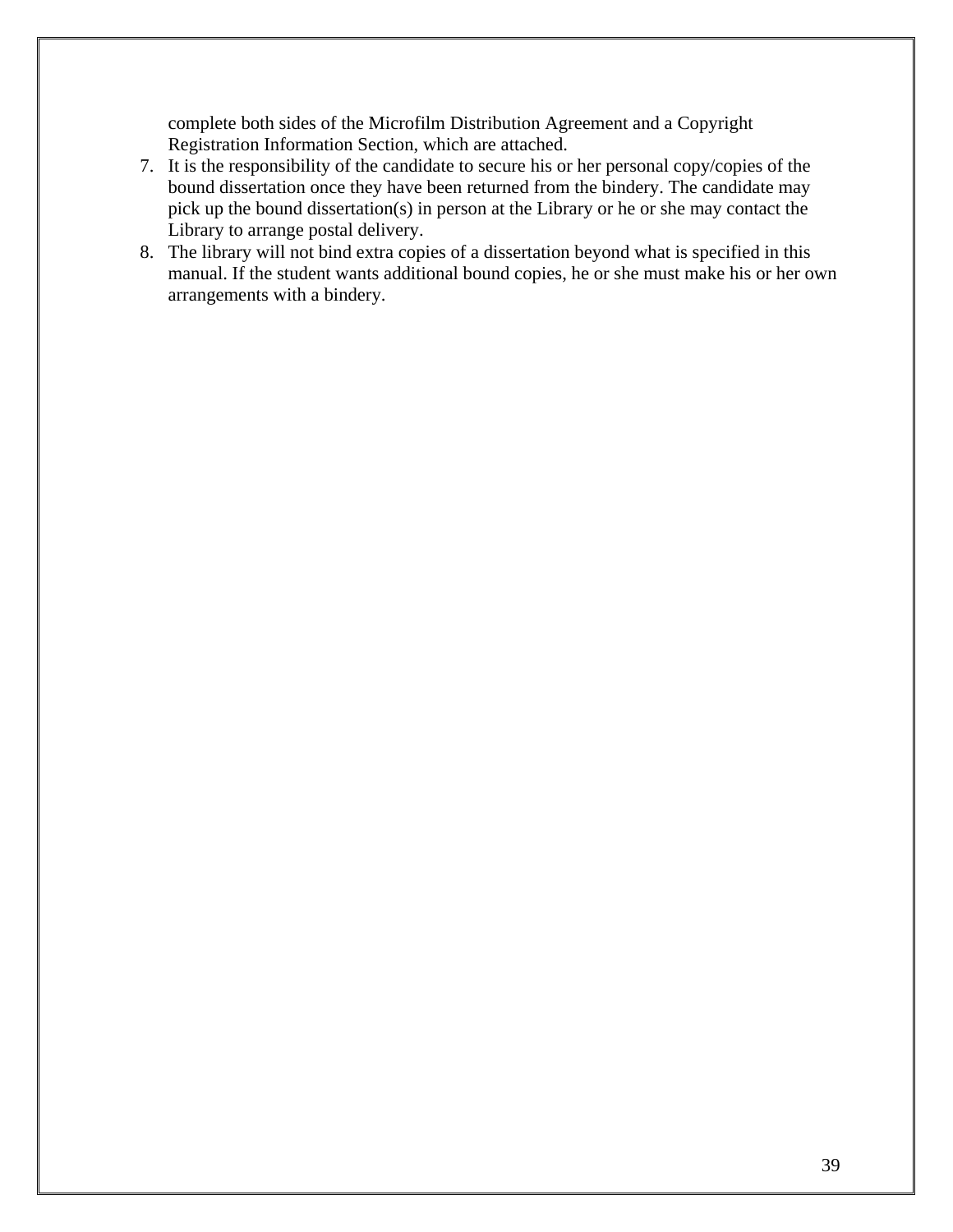#### **APPENDIX V, continued AMRIDGE UNIVERSITY RULES FOR PREPARING DISSERTATIONS FOR SUBMISSION TO THE LIBRARY**

#### **Pagination**

The order for assembling pages is: **First page** - (Blank on both sides, counted but without printed page number) **Second page** - Title page, counted but no printed page number **Third page** - Acceptance page, counted page iii **Fourth page** - IRB approval, counted page iv **Fifth page** - Copying agreement, counted page v **Sixth page** - Abstract, counted page vi **Next page(s)** - Dedication page (optional), counted but no printed page number **Next page(s)** - Acknowledgement page (optional), with correct page number **Next page** - (Blank on both sides, counted but without printed page number) **Next page(s)** - Table of Contents (see style manual), with correct page number(s) **Next page(s)** - List of Illustrations, if any, with correct page number(s) **Next page(s)** - List of Tables, if any, with correct page number(s) Next page(s) - Preface, if any, with correct page number(s)

Prior to the Text of the dissertation all page numbers are small Roman numerals (e.g., i, ii, iii, iv, v). From the first page of the Text itself all page numbers are Arabic (e.g., 1, 2, 3, 4, 5)

#### **Closing pages**:

 References Appendix (ces) Additional reference material, etc., (e.g., APA or *Chicago Manual of Style*)